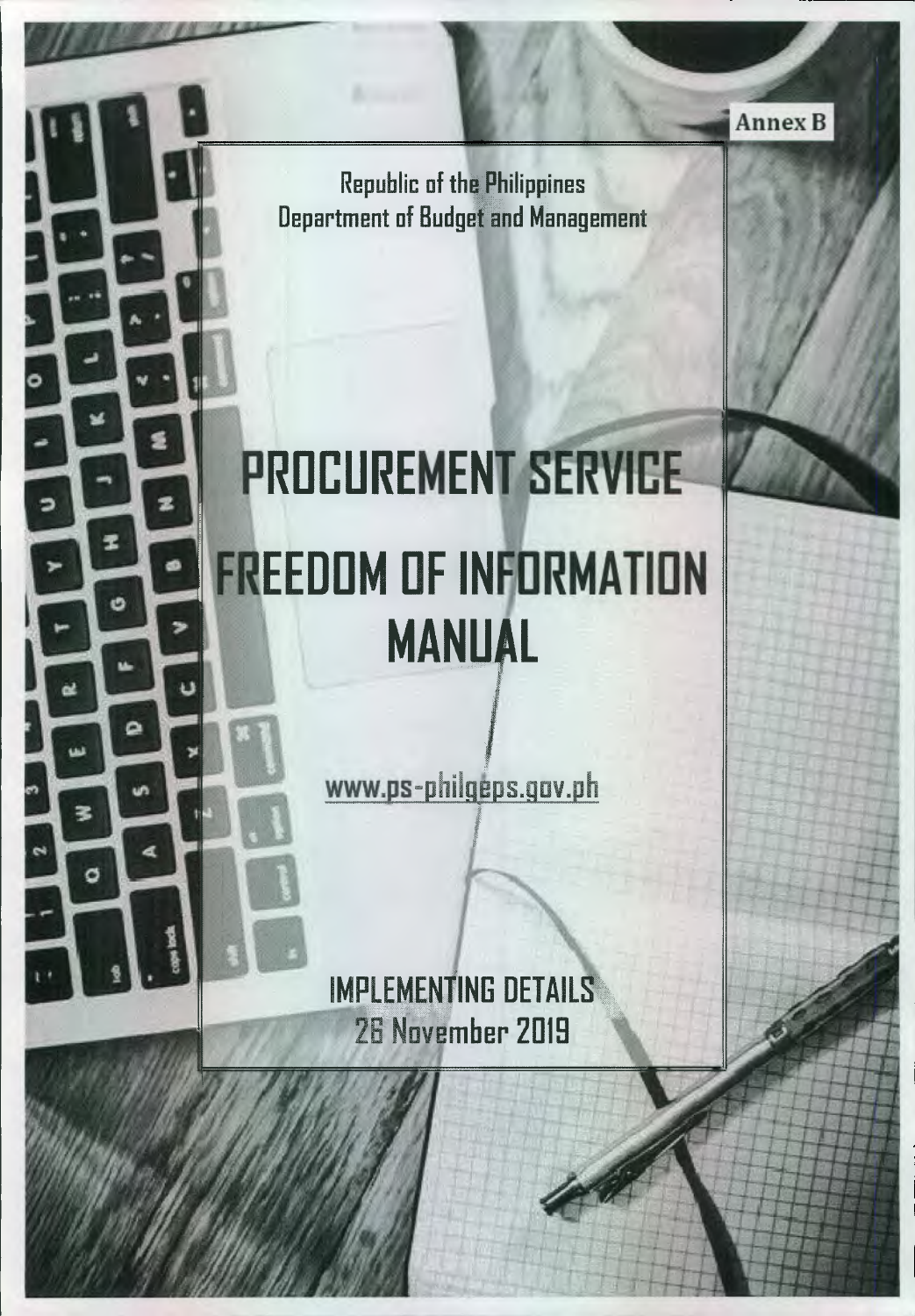# **TABLE OF CONTENTS**

# 1. **Overview**

- 1. Purpose of the Manual
- 2. Structure of the Manual
- 3. Coverage of the Manual
- 4. FOI Receiving Officer
- 5. FOI Decision Maker
- 6. Central Appeals and Review Committee
- 7. Approval and Denial of Request
- 2. **Definition of Terms**
- 3. **Promotion of Openness in Government**
- 4. **Protection of Privacy**
- 5. **Standard Procedure** 
	- 1. Receipt of Request for Information
	- 2. Initial Evaluation
		- a. Request relating to more than one office under the AGENCY
		- b. Information is not in the custody of the AGENCY
		- c. Requested information already available in AGENCY website
		- d. Similar or Identical request for information
	- 3. Transmittal from FRO to Decision Maker
	- 4. Role of Decision Maker in processing the Freedom of Information Request
	- 5. Role of FRO to transmit the Information
	- 6. Extension of Time
	- 7. Notifying the requesting party of the decision
	- 8. Approval of Request
	- 9. Denial of Request
- 6. **Remedies in Case of Denial of Request**
- 7. **Request Tracking System**
- 8. **Fees**

 $\frac{1}{2}$ 

- 9. **Administrative Liability**
- **10.Annexes** 
	- **A. FOI FAQs**
	- **B. Executive Order No. 02**
	- **C. FOI Receiving Officer**
	- **D. List of Exceptions to FOI**
	- **E. Flow Chart**
	- **F. FOI Request Form**
	- **G. FOI Response Templates:**

**G-1 FOI Response Template- Document Enclosed** 

**LIDDIN** 

ge 2 of 34

**G-2 FOI Response Template- Answer**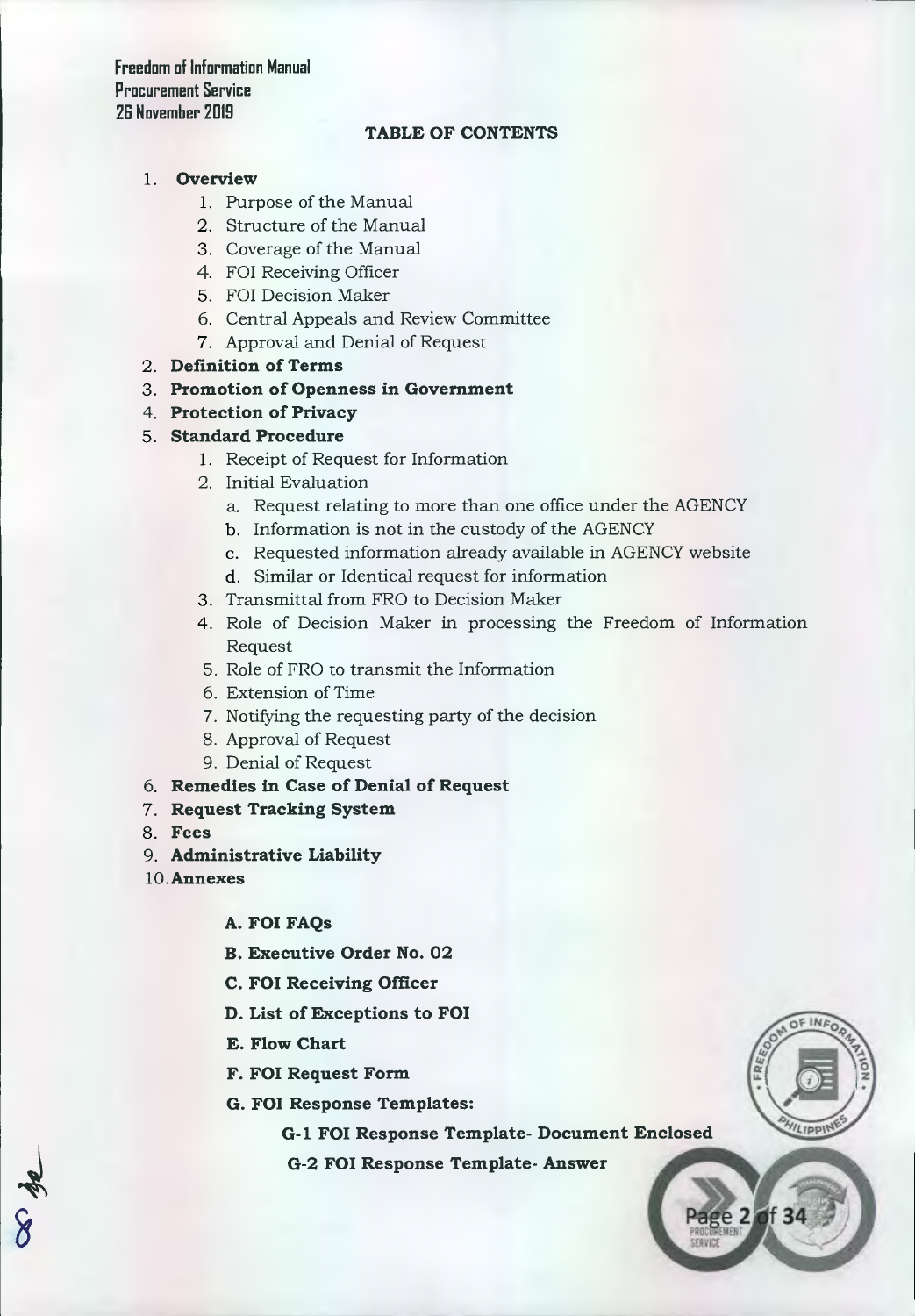as de

**G-3 FOI Response Template- Document Available Online** 

**G-4 FOI Response Template- Document Not Available** 

**G-5 FOI Response Template- Under Exceptions** 

**G-6 FOI Response Template- Identical Request** 

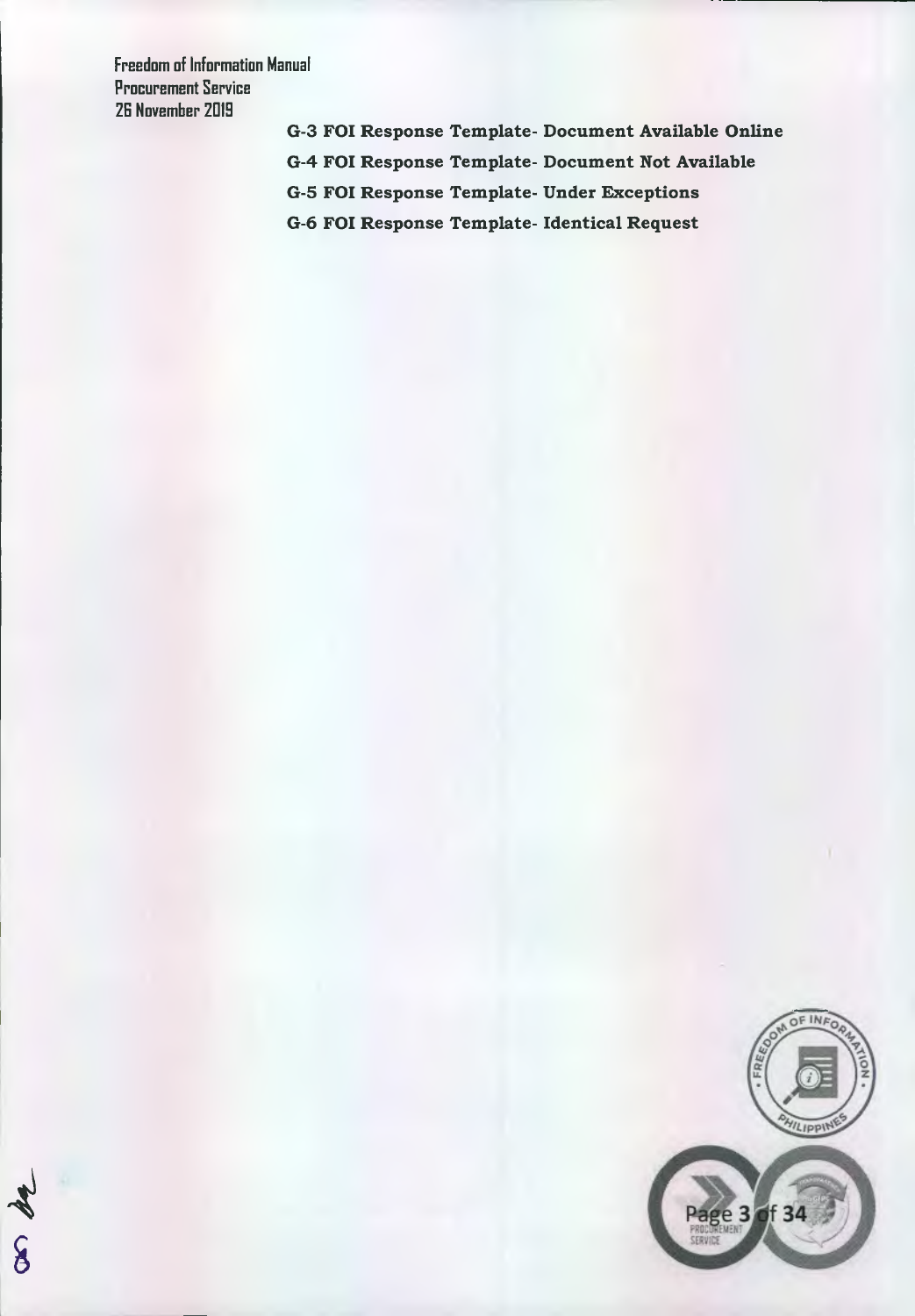### **SECTION 1: OVERVIEW**

- **1. Purpose:** The purpose of this Procurement Service (PS) Freedom of Information Manual (PSFM) is to prescribe the procedures in dealing with requests of information pursuant to Executive Order (E0) No. 2 on Freedom of Information (FOI).(Annex **"B")**
- **2. Structure of the Manual:** This Manual sets down the rules to be followed by the PS when a request for access to information is received. The PS EXECUTIVE DIRECTOR is responsible for all actions carried out under this Manual and may delegate this responsibility to the Deputy Executive Director. The Executive Director may delegate a specific officer to act as the FOI Decision Maker (FDM), who shall have overall responsibility for the initial decisions on FOI requests.
- **3. Coverage of the Manual:** The PSFM shall cover all requests for information addresses to the PS. The information/documents/records referred to are those available in the PS website www.procurementservice.gov.ph, the government open data website (data.gov.ph), and under the custody of PS. with office address at Cristobal Street Paco, Manila.
- **4. POI Receiving Officer:** An FOI Receiving Officer (FRO) is hereby designated which shall hold office at the PS Complex in Cristobal Street, Paco, Manila.

The functions of the FRO shall include:

4.1 Receiving on behalf of the PS all requests for information and forward the same to the appropriate office who has custody of the records;

4.2 Monitor all FOI requests and appeals;

4.3 Provide assistance to the FDM;

4.4 Provide assistance and support to the public and staff with regard to FOI;

4.5 Compile statistical information as required; and,

4.6 Conduct initial evaluation of the request and advise  $\pm \frac{1}{2}$ requesting party whether the request will be forwarded the FDM for further evaluation, or deny the request based  $\frac{d\mathbf{u}}{d\mathbf{v}}$ :

4.6.a Incomplete form/s or

4

 $\delta$ 

4.6.b The information requested is already disclosed in the  $\mathbb F$ **WPPIN** Official Website, www.procurementservicce.gov.ph,www.psphilgeps.gov.ph or at data.gov.ph.

Page 4 of 34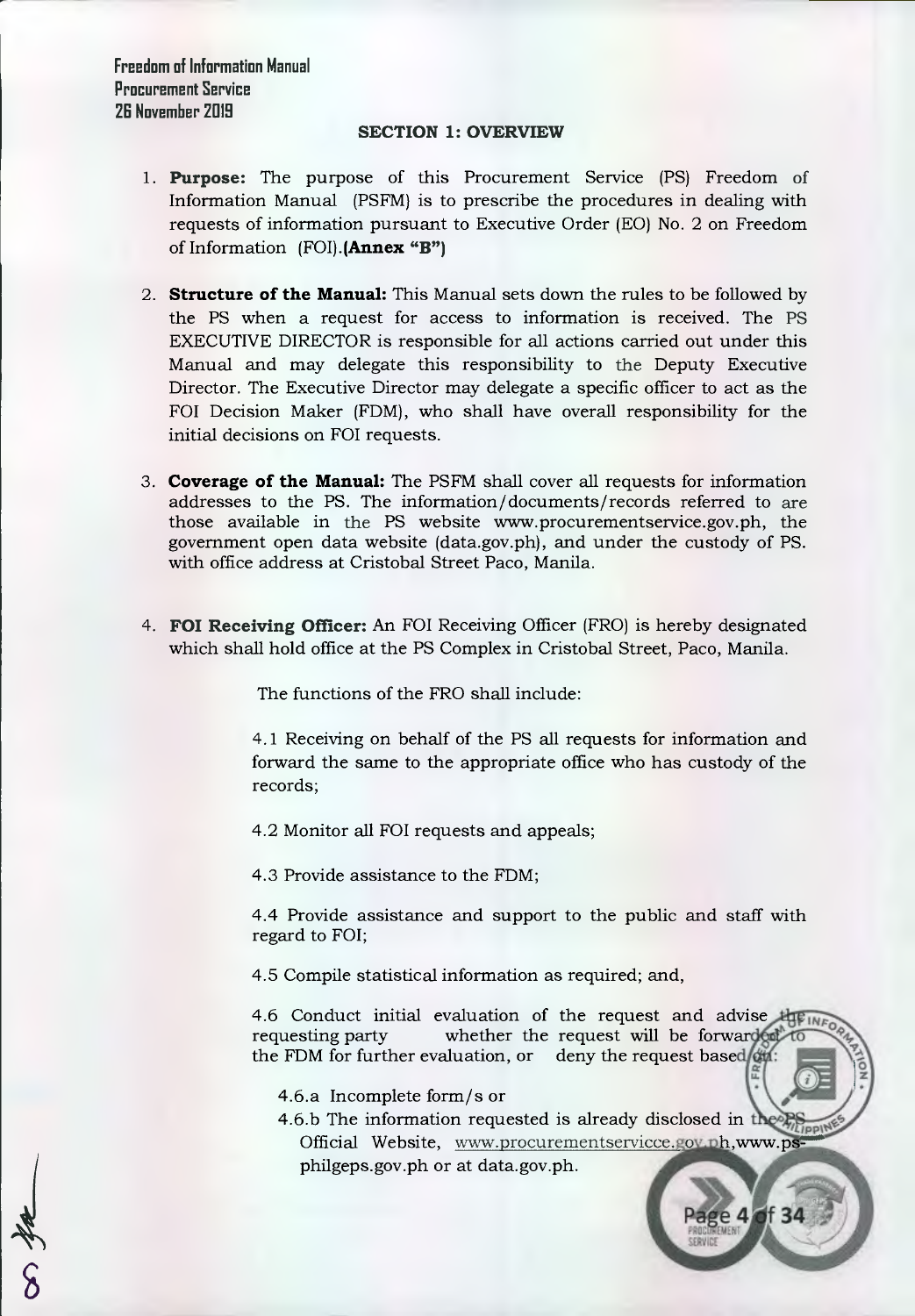- **5. FOI Decision Maker:** There shall be an FDM, designated by the Executive Director, with a rank not lower than a Division Chief or its equivalent. The FDM shall have over all responsibility and authority for the initial decisions on FOI requests i.e.
	- 1. evaluate,
	- 2. decide to release all,
	- 3. decide to release partial, and
	- 4. decide to deny access based on the following:
		- a. PS does not have the information requested;
		- b. The information requested contains sensitive personal information protected by the Data Privacy Act of 2012;
		- c. The information requested falls under the list of exceptions to FOI; or
		- d. The request is unreasonable subsequent identical or substantially similar request from the same requesting party whose request has already been previously granted or denied by the PS.
	- 6. **Appeals and Review Committee:** There shall be an FOI Appeals and Review Committee (FARC) composed of three (3) officials with a rank not lower than a Division Chief or its equivalent, designated by the Executive Director to review and analyze the grant or denial of request of information. The FARC shall also provide expert advice to the Executive Director on the denial of such request.
	- 7. **Approval and Denial of Request to Information:** The FDM shall approve or deny all request of information. In case where the FDM is on official leave, the Head of the AGENCY may delegate such authority.

## **SECTION 2: DEFINITION OF TERMS**

**CONSULTATION.** PS may seek consultation or clearance from the DBM Secretary on the disclosability of information with budgeting implications before any final determination is made, disclosure of which could undermine government interest.

**data.gov.ph.** The Open Data website that serves as the government's comprehensive portal for all public government data that is searchable, understandable, and accessible.

**eFOI.gov.ph.** The website that serves as the government's comprehensives website for all information on the FOI. Among many other features, eFOI gov.p. provides a central resource for the public to understand the FOI, to locate record that are already available online, and to learn how to make a request information that is not yet publicly available. eFOI.gov.ph also promotes agency accountability for the administration of the FOI by graphicall

age 5 of 34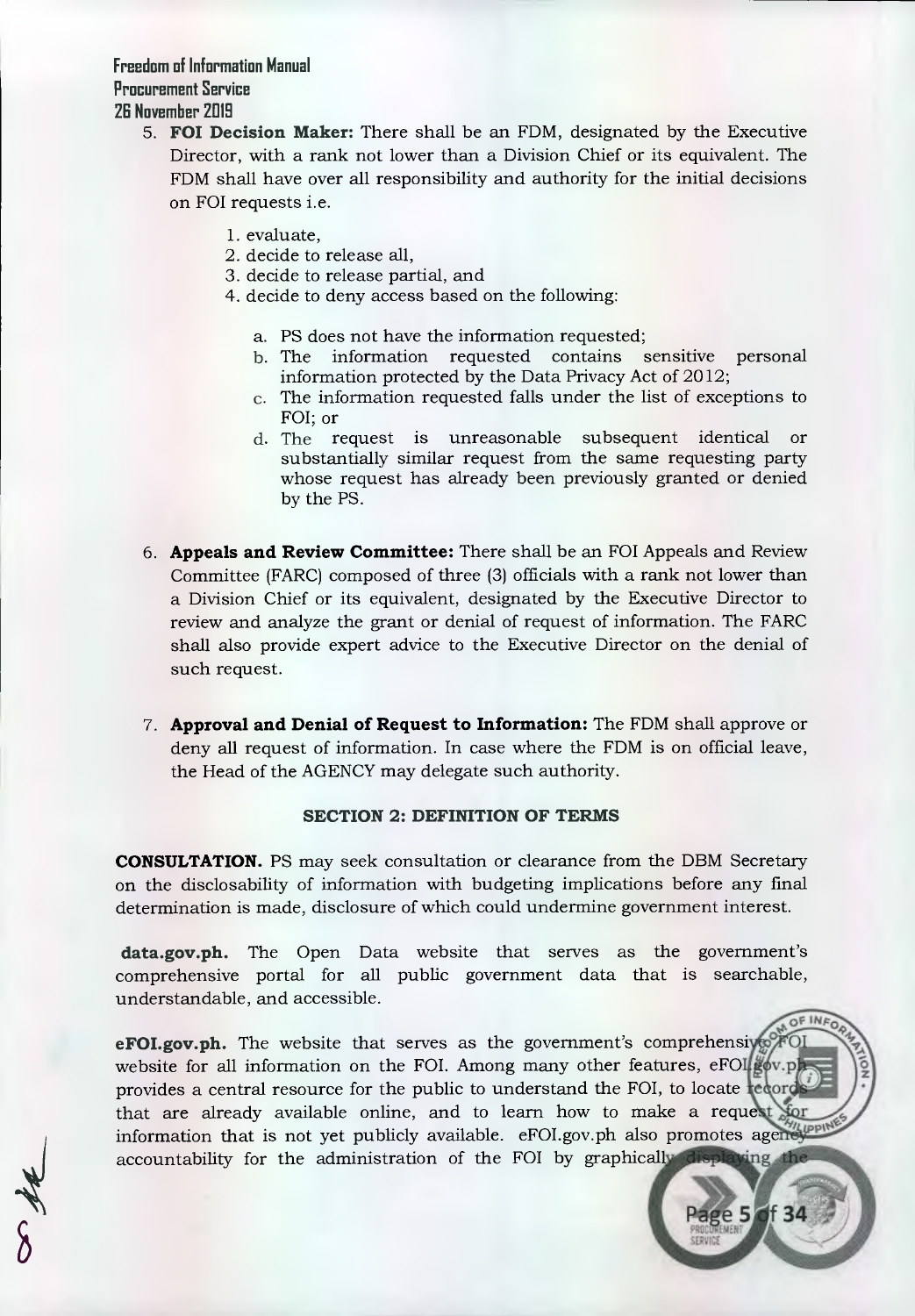detailed statistics contained in Annual FOI Reports, so that they can be compared by agency and over time.

**EXCEPTIONS.** Information that should not be released and disclosed in response to a FOI request because they are protected by the Constitution, laws or jurisprudence. They also include documents and records which are listed in the inventory of exceptions under Annex "D", without prejudice to the master list of exceptions to be issued by the Office of the President.

**FREEDOM OF INFORMATION (FOI). The right of the people to information on** matters of public concern, and adopts and implements a policy of full public disclosure of all its transactions involving public interest, subject to the procedures and limitations provided in EO No. 2. This right is indispensable to the exercise of the right of the people and their organizations to effective and reasonable participation at all levels of social, political and economic decision-making.

**FOI CONTACT.** The name, address and phone number at each government office where an FOI request could be made. The FOI contact of PS is **Ms. Carla Jizmundo.** 

**FOI REQUEST.** A written request submitted to PS personally or by email asking for records and information under the custody of PS.

**FOI REQUESTING PARTY.** Includes any individual, whether or not a Filipino citizen, or any entity, whether a corporation, civil society organization, academic institution, media organization, or any other private organization. The Requesting Party may also refer to another government agency, a foreign government, or a multilateral organization, though the protocols in this Manual are not applicable to their requests for information.

**FOI RECEIVING OFFICE.** The primary contact at PS where the requesting party can call and ask questions about the FOI process or the pending FOI request.

**FREQUENTLY REQUESTED INFORMATION.** Information released in response to a FOI request that PS determines have become or are likely to become the subject of subsequent requests for substantially the same records.

**FULL DENIAL.** When PS cannot release any records in response to a FOI request, because, for example, the requested information is exempt from disclosure in it entirety or no records responsive to the request could be located.

**FULL GRANT.** When PS is able to disclose all records in full in response to request.

**INFORMATION.** Any records, documents, papers, reports, letters, contracts minutes and transcripts of official meetings, maps, books, photograp. research materials, films, sound and video recording, magne

е 6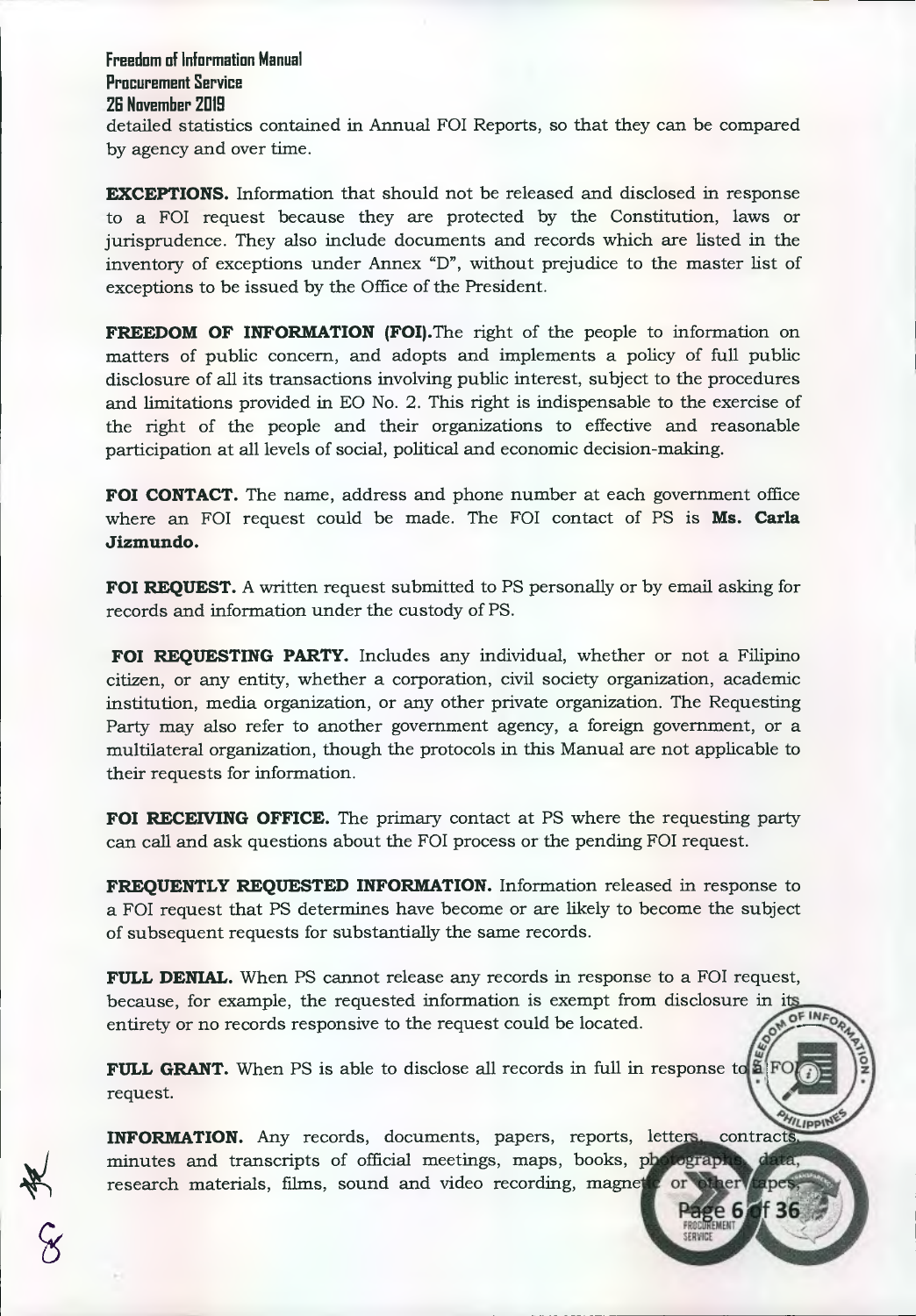electronic data, computer stored data, any other like or similar data or materials recorded, stored or archived in whatever format, whether offline or online, which are made, received, or kept in or under the control and custody of PS pursuant to law, executive order, and rules and regulations or in connection with the performance or transaction of official business by PS.

**INFORMATION FOR DISCLOSURE.** Information promoting the awareness and understanding of PS policies, programs, activities, rules or revisions affecting the public, other government agencies, and the community and economy. It also includes information encouraging familiarity with the general operations, thrusts, and programs of the government. In line with the concept of proactive disclosure and open data, these types of information can already be posted to government websites, such as ps-philgeps.gov.ph data.gov.ph, without need for written requests from the public.

**MULTI-TRACK PROCESSING.** A system that divides incoming FOI requests according to their complexity so that simple requests requiring relatively minimal review are placed in one processing track and more complex requests are placed in one or more other tracks. Requests granted expedited processing are placed in yet another track. Requests in each track are processed on a first in/first out basis.

**OFFICIAL RECORD/S.** Shall refer to information produced or received by a public officer or employee, or by a government office in an official capacity or pursuant to a public function or duty.

**OPEN DATA.** Refers to publicly available data structured in a way that enables the data to be fully discoverable and usable by end users.

**PARTIAL GRANT/PARTIAL DENIAL.** When a government office is able to disclose portions of the records in response to a FOI request, but must deny other portions of the request.

**PENDING REQUEST OR PENDING APPEAL.** An FOI request or administrative appeal for which a government office has not yet taken final action in all respects. It captures anything that is open at a given time including requests that are well within the statutory response time.

**PERFECTED REQUEST.** A FOI request, which reasonably describes the records, sought and is made in accordance with the government office's regulations. OF INFO

**PERSONAL INFORMATION**. Shall refer to any information, whether record  $\frac{d}{dx}$  in material form or not, from which the identify of an individual is apparent or can be reasonably and directly ascertained by the entity holding the information, o put together with other information would directly and certainly identify all permit individual.

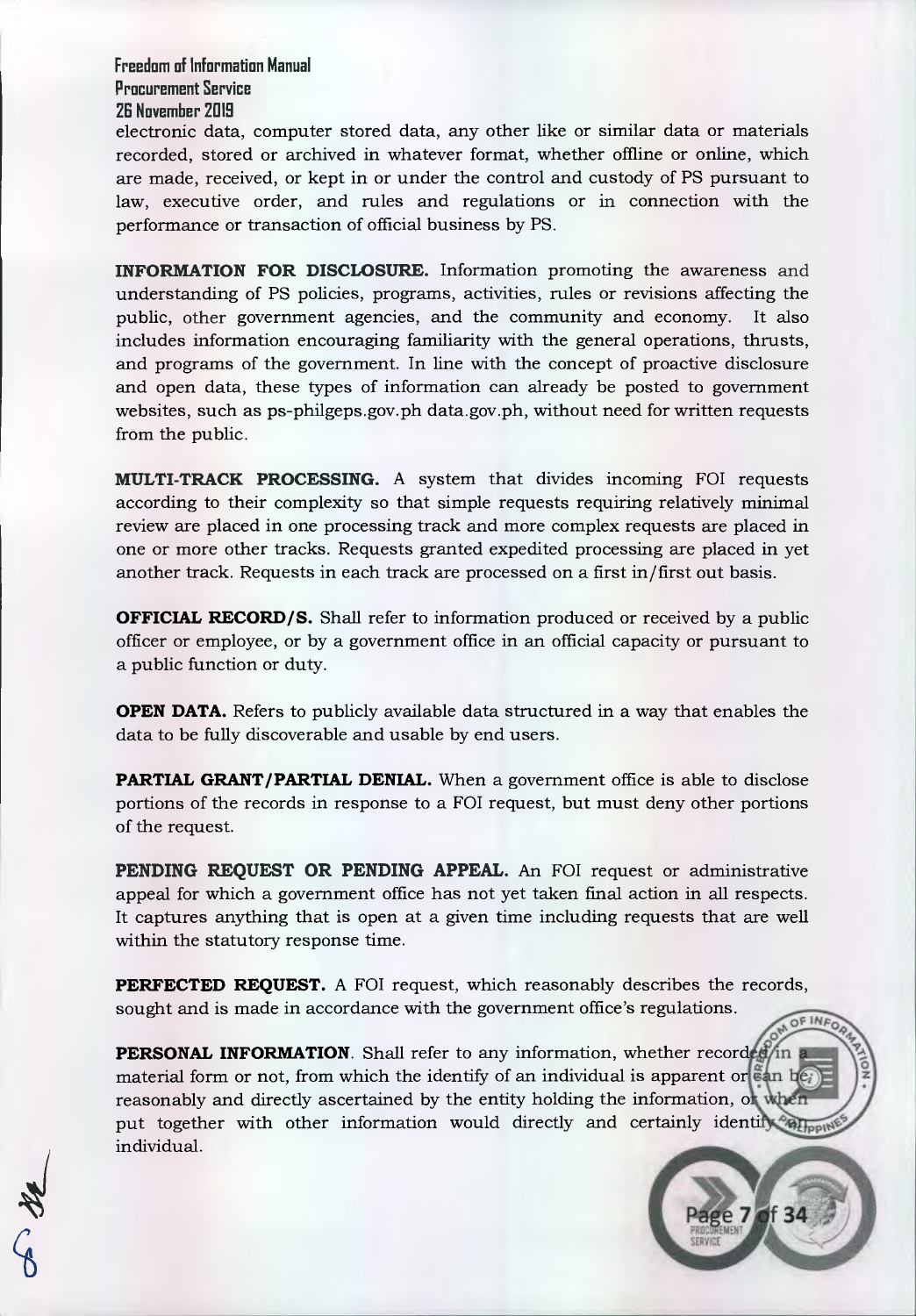**PROACTIVE DISCLOSURE.** Information made publicly available by government agencies without waiting for a specific FOI request. Government agencies now post on their websites a vast amount of material concerning their functions and mission.

**PROCESSED REQUEST OR PROCESSED APPEAL.** The number of requests or appeals where the agency has completed its work and sent a final response to the requester.

**PUBLIC RECORDS.** Shall include information required by laws, executive orders, rules, or regulations to be entered, kept, and made publicly available by a government office.

**RECEIVED REQUEST OR RECEIVED APPEAL.** An FOI request or administrative appeal that an agency has received within a fiscal year.

**REFERRAL.** When a government office locates a record that originated with, or is of otherwise primary interest to another agency, it will forward that record to the other agency to process the record and to provide the final determination directly to the requester. This process is called a "referral."

**SENSITIVE PERSONAL INFORMATION.** As defined in the Data Privacy Act of 2012, shall refer to personal information:

- (1) About an individual race, ethnic origin, marital status, age, color, and religious philosophical or political affiliations;
- (2) About an individual health, education, genetic or sexual life of a person, or to any proceedings for any offense committed or alleged to have committed by such person, the disposal of such proceedings or the sentence of any court in such proceedings;
- (3) Issued by government agencies peculiar to an individual which includes, but not limited to, social security numbers, previous or current health records, licenses or its denials, suspension or revocation, and tax returns; and
- (4) Specifically established by an executive order or an act of Congress to be kept classified.

**SIMPLE REQUEST.** A FOI request that an agency anticipates will involve a small volume of material or which will be able to be processed relatively quickly.

# **SECTION 3. PROMOTION OF OPENNESS IN GOVERNMENT**

**1. Duty to Publish Information.** The PS shall regularly publish,  $\text{print}$   $\mathbb{F}_{\text{def}}$  and disseminate at no cost to the public and in an accessible form, in conjunctio Republic Act No. 9485, or the Anti-Red Tape Act of 2007, and through its websity timely, true, accurate and updated key information including, but not limited to:

f 36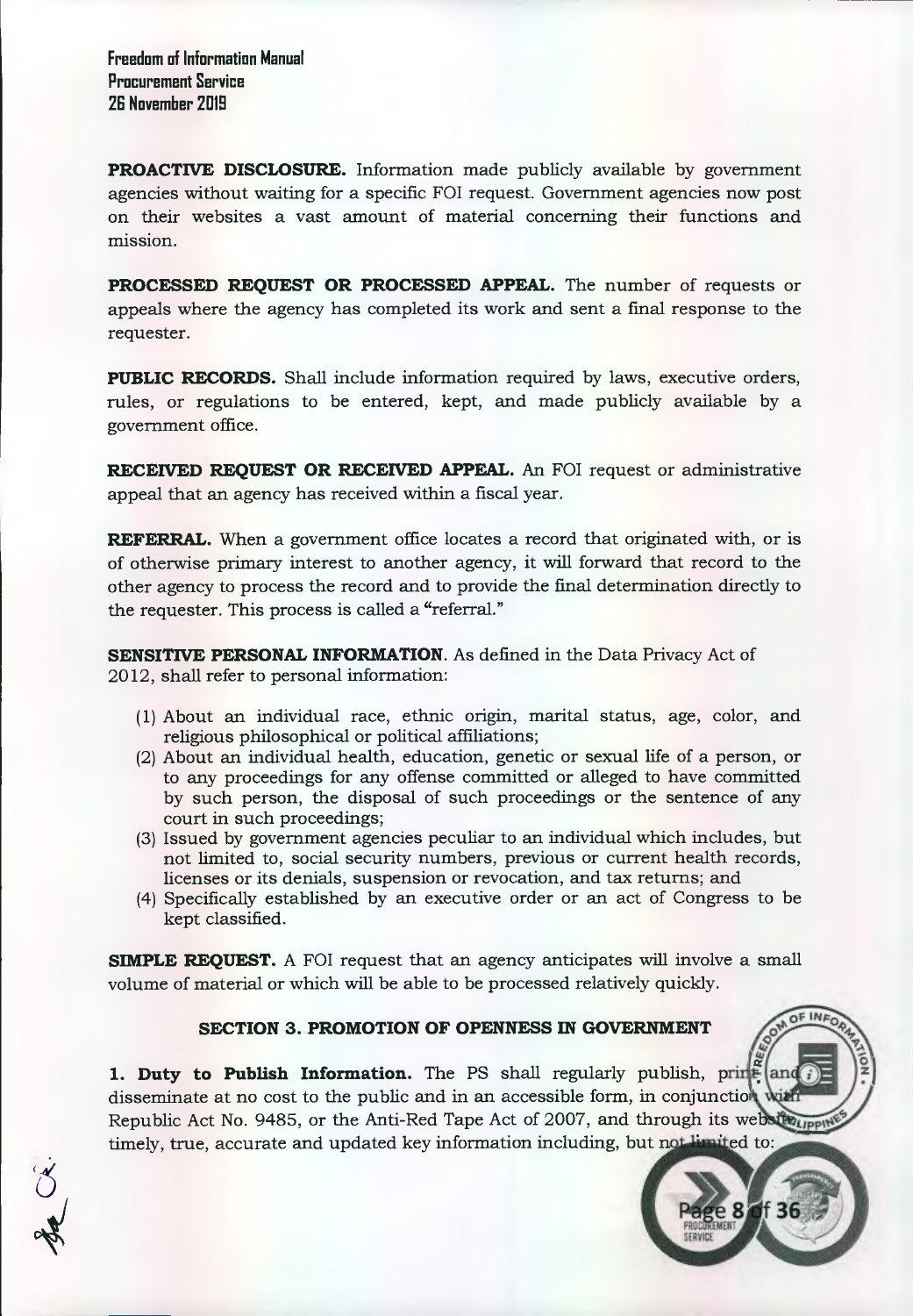$\frac{1}{2}$ 

 $\Delta$ 

- a. A description of its mandate, structure, powers, functions, duties and decision-making processes;
- b. A description of the frontline services it delivers and the procedure and length of time by which they may be availed of;
- c. The names of its key officials, their powers, functions and responsibilities, and their profiles and curriculum vitae;
- d. Work programs, strategic development plan, investment plans, projects, performance targets and accomplishments, and budgets, revenue and expenditures;
- e. Important rules and regulations, orders or decisions;
- f. Current and important database and statistics that it generates;
- g. Bidding processes and requirements; and
- h. Mechanisms or procedures by which the public may participate in or otherwise influence the formulation of policy or the exercise of its powers.

**2. Accessibility of Language and Form.** PS shall endeavor to translate key information into major Filipino languages and present them in popular form and means.

**3. Keeping of Records.** PS shall create and/or maintain in appropriate formats, accurate and reasonably complete documentation or records, policies, transactions, decisions, resolutions, enactments, actions, procedures, operations, activities, communications and documents received or filed with them and the data generated or collected.

# **SECTION 4. PROTECTION OF PRIVACY**

While providing for access to information, PS shall afford full protection to a person's right to privacy, as follows:

- a. It shall ensure that personal information, particularly sensitive personal information, in its custody or under its control is disclosed only as permitted by existing laws;
- b. It shall protect personal information in its custody or under its control by making reasonable security arrangements against unauthorized access, leaks or premature disclosure;
- c. The FRO, FDM, or any employee or official who has access, whether authorized or unauthorized, to personal information in the custody of the PS, shall not disclose that information except as authorized existing laws.

LIPPIN

f 34

9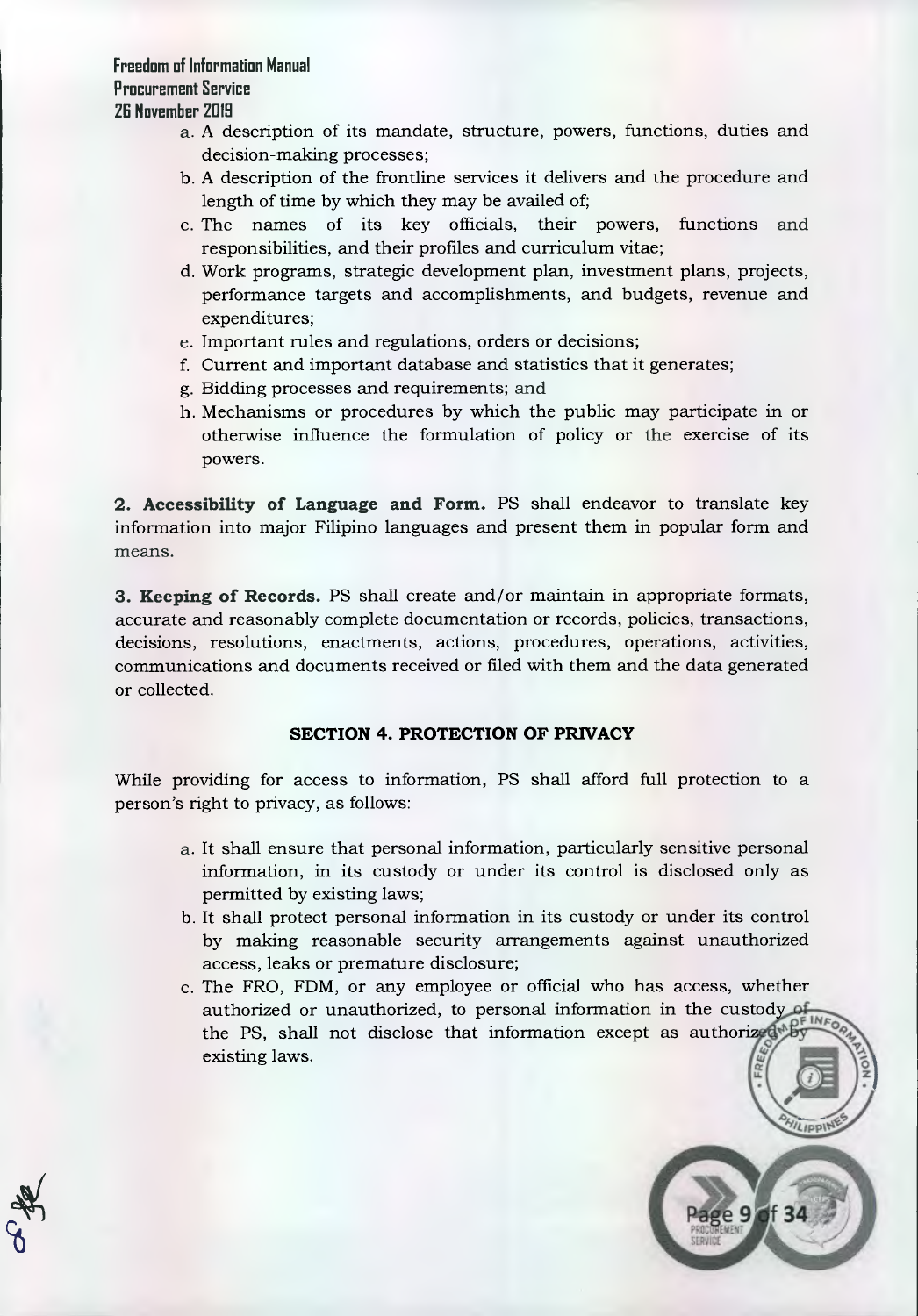# **SECTION 5. STANDARD PROCEDURE(See** *Annex "E" for flowchart)*

# **1. Receipt of Request for Information.**

- **1.1** The FRO shall receive the request for information from the requesting party and check compliance of the following requirements:
	- The request must be in writing;
	- The request shall state the name and contact information of the requesting party, as well as provide valid proof of identification or authorization; and
	- The request shall reasonably describe the information requested, and the reason for, or purpose of, the request for information. (See **Annex "F"** for the FOI Request Form)

The request can be made through email, provided that the requesting party shall attach in the email a scanned copy of the FOI application request, and a copy of a duly recognized government ID with photo.

**1.2** In case the requesting party is unable to make a written request, because of illiteracy or due to being a person with disability, he or she may make an oral request, and the FRO shall reduce it in writing.

**1.3** The request shall be stamped received by the FRO, indicating the date and time of the receipt of the written request, and the name, rank, title and position of the public officer who actually received it, with a corresponding signature and a copy, furnished to the requesting party. In case of email requests, the email shall be printed out and shall follow the procedure mentioned above, and be acknowledged by electronic mail. The FRO shall input the details of the request on the Request Tracking System and allocate a reference number.

**1.4** The PS shall respond to requests promptly, within the fifteenth (15) working day following the date of receipt of the request. A working day is any day other than a Saturday, Sunday or a day which is declared a national public holiday in the Philippines. In computing for the period, Art. 13 of the New Civil Code shall be observed.

The date of receipt of the request will be either:

- a. The day on which the request is physically or electronically delivered to PS, or directly into the email inbox of a PS staff; or
- b. If the PS has asked the requesting party for further details to identify and locate the requested information, the date on which the necessary clarification is received.

**VILIPPIN** 

10 of 34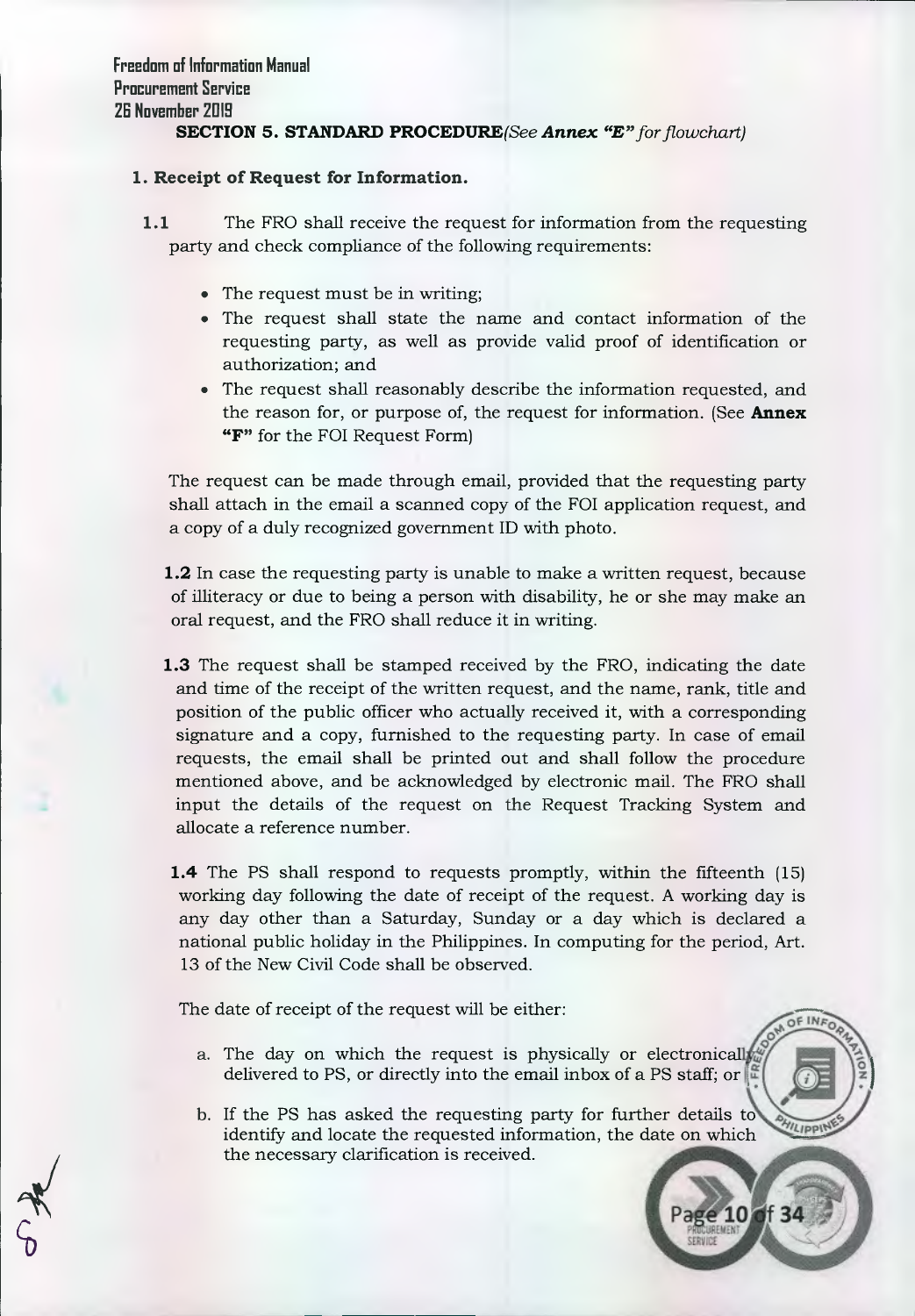An exception to this will be where the request has been emailed to an absent PS staff, and this has generated an 'out of office' message with instructions on how to re-direct the message to another contact. Where this is the case, the date of receipt will be the day the request arrives in the inbox of that contact.

Should the requested information need further details to identify or locate, then the 15 working days will commence the day after it receives the required clarification from the requesting party. If no clarification is received from the requesting party after sixty (60) calendar days, the request shall be closed.

- **2. Initial Evaluation.** After receipt of the request for information, the FRO shall evaluate the contents of the request.
	- **2.1. Request relating to more than one office in the PS:** If a request for information is received which requires to be complied by different offices, the FRO shall forward such request to the said offices concerned and ensure that it is well coordinated and monitor its compliance. The FRO shall also clear with such offices that they will only provide the specific information that relates to their offices.
	- **2.2. Requested information is not in the custody of the PS or any of its offices:** If the requested information is not in the custody of the PS or any of its offices, following referral and discussions with the FDM, the FRO shall undertake the following steps:
		- If the records requested refer to another AGENCY, the request will be immediately transferred to such appropriate AGENCY through the most expeditious manner and PS must inform the requesting party that the information is not held by PS within the 15 working day limit. The 15 working day requirement for the receiving office commences the day after it receives the request.
		- If the records refer to an AGENCY not within the coverage of EO No. 2, the requesting party shall be advised accordingly and provided with the contact details of that AGENCY, if known.
	- **2.3. Requested information is already posted and available on-line:**  Should the information being requested is already posted and publicly available in the PS website, data.gov.ph or foi.gov.ph, the FRO shall E INFO inform the requesting party of the said fact and provide the s website link where the information is posted.
	- **2.4. Requested information is substantially similar or identical previous request:** Should the requested information be substantially similar or identical to a previous request by the same requester, the

age 11 of 34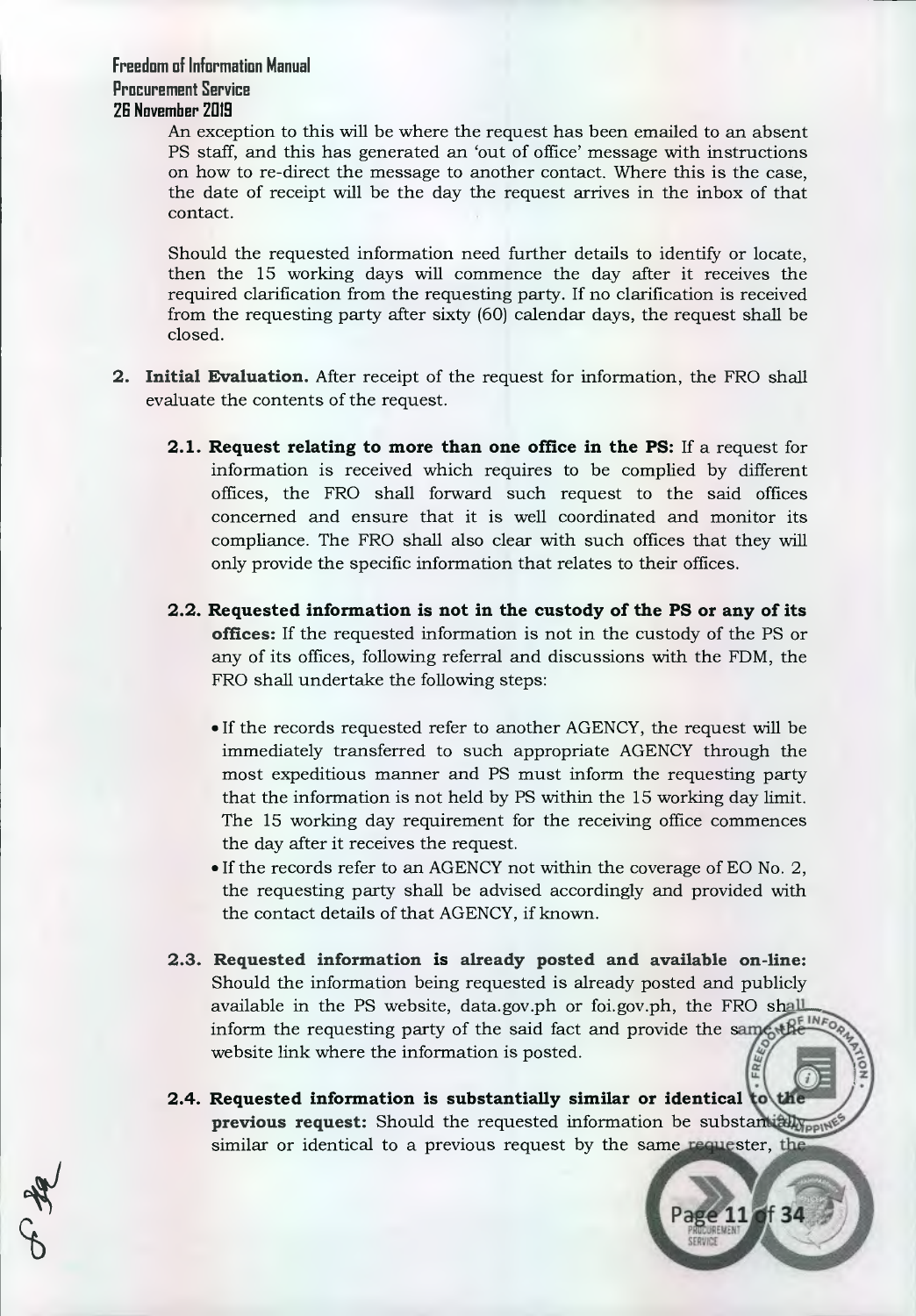4/

request shall be denied. However, the FRO shall inform the applicant of the reason of such denial.

- **3. Transmittal of Request by the FRO to the FDM:** After receipt of the request for information, the FRO shall evaluate the information being requested, and notify the
- 4. FDM of such request. The copy of the request shall be forwarded to such FDM within one (1) day from receipt of the written request. The FRO shall record the date, time and name of the FDM who received the request in a record book with the corresponding signature of acknowledgment of receipt of the request.
- **5. Role of FDM in processing the request:** Upon receipt of the request for information from the FRO, the FDM shall assess and clarify the request if necessary. He or she shall make all necessary steps to locate and retrieve the information requested. The FDM shall ensure that the complete information requested be submitted to the FRO within 10 days upon receipt of such request.

The FRO shall note the date and time of receipt of the information from the FDM and report to the Executive Director or duly designated officer-incharge, in case the submission is beyond the 10-day period.

If the FDM needs further details to identify or locate the information, he/she shall, through the FRO, seek clarification from the requesting party. The clarification shall stop the running of the 15 working day period and will commence the day after it receives the required clarification from the requesting party.

PS may seek consultation or clearance from the DBM Secretary on the disclosability of information with budgeting implications before any fmal determination is made, disclosure of which could undermine government interest.

- **6. Role of FRO to transmit the information to the Requesting Party:** Upon receipt of the requested information from the FDM, the FRO shall collate and ensure that the information is complete. He shall attach a cover/transmittal letter signed by the Executive Director or duly designated officer-in-charge INFO and ensure the transmittal of such to the requesting party within 15 wordeng days upon receipt of the request for information.
- **7. Request for an Extension of Time:** If the information requested r extensive search of the PS records facilities, examination of volumination records, the occurrence of fortuitous events or other analogous cases, the FDM should inform the FRO.

Page 12 of 34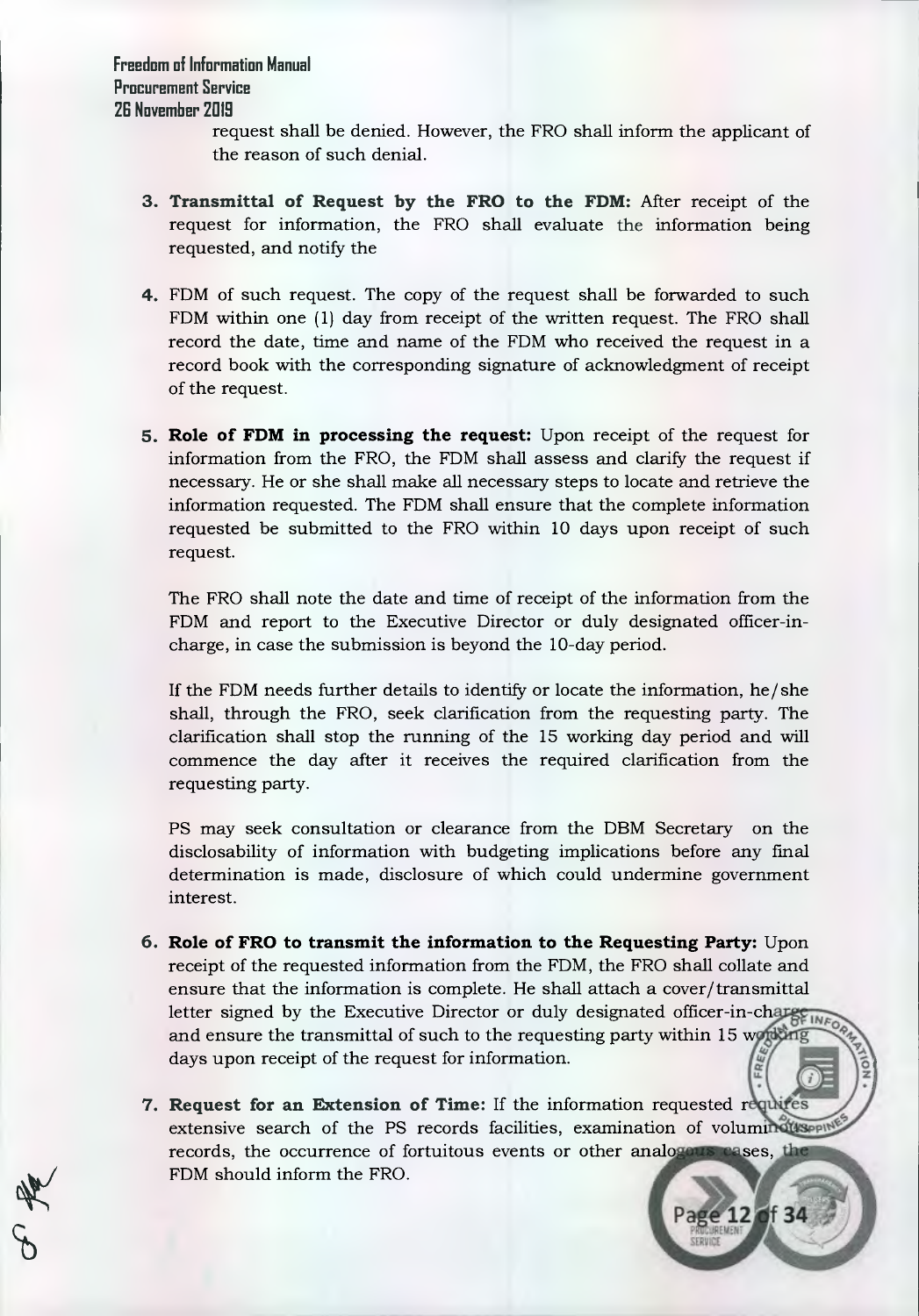> The FRO shall inform the requesting party of the extension, setting forth the reasons for such extension. In no case shall the extension exceed twenty (20) working days on top of the mandated 15 working days to act on the request, unless exceptional circumstances warrant a longer period.

- **8. Notice to the Requesting Party of the Approval/Denial of the Request:**  Once the FDM approved or denied the request, he/she shall immediately notify the FRO who shall prepare the response to the requesting party either in writing or by email. All actions on FOI requests, whether approval or denial, shall pass through the Executive Director or duly designated officerin-charge for final approval.
- **9. Approval of Request:** In case of approval, the FRO shall ensure that all records that have been retrieved and considered be checked for possible exemptions, prior to actual release. The FRO shall prepare the letter or email informing the Requesting Party within the prescribed period that the request was granted and be directed to pay the applicable fees, if any.
- **10.Denial of Request:** In case of denial of the request wholly or partially, the FRO shall, within the prescribed period, notify the Requesting Party of the denial in writing. The notice shall clearly set forth the ground or grounds for denial and the circumstances on which the denial is based. Failure to notify the Requesting Party of the action taken on the request within the period herein provided shall be deemed a denial of the request to information. All denials on FOI requests shall pass through the Executive Director or duly designated officer-in-charge.

#### **SECTION 6. REMEDIES IN CASE OF DENIAL**

A person whose request for access to information has been denied may avail himself of the remedy set forth below:

- 1. Administrative FOI Appeal to the PS Appeals and Review Committee: Provided, that the written appeal must be filed by the same Requesting Party within fifteen (15) calendar days from the notice of denial or from the lapse of the period to respond to the request.
	- a. Denial of a request may be appealed by filing a written appeal to the PS Appeals and Review Committee within fifteen (15) calendar INFO days from the notice of denial or from the lapse of the period to respond to the request.
	- b. The appeal shall be decided by the Executive Director  $\frac{d}{dt}$  dubit designated officer-in-charge upon the recommendation of the PS Appeals and Review Committee within thirty (30) working development from the filing of said written appeal. Failure to decide within the 30-day period shall be deemed a denial of the ap

Page 13 of 34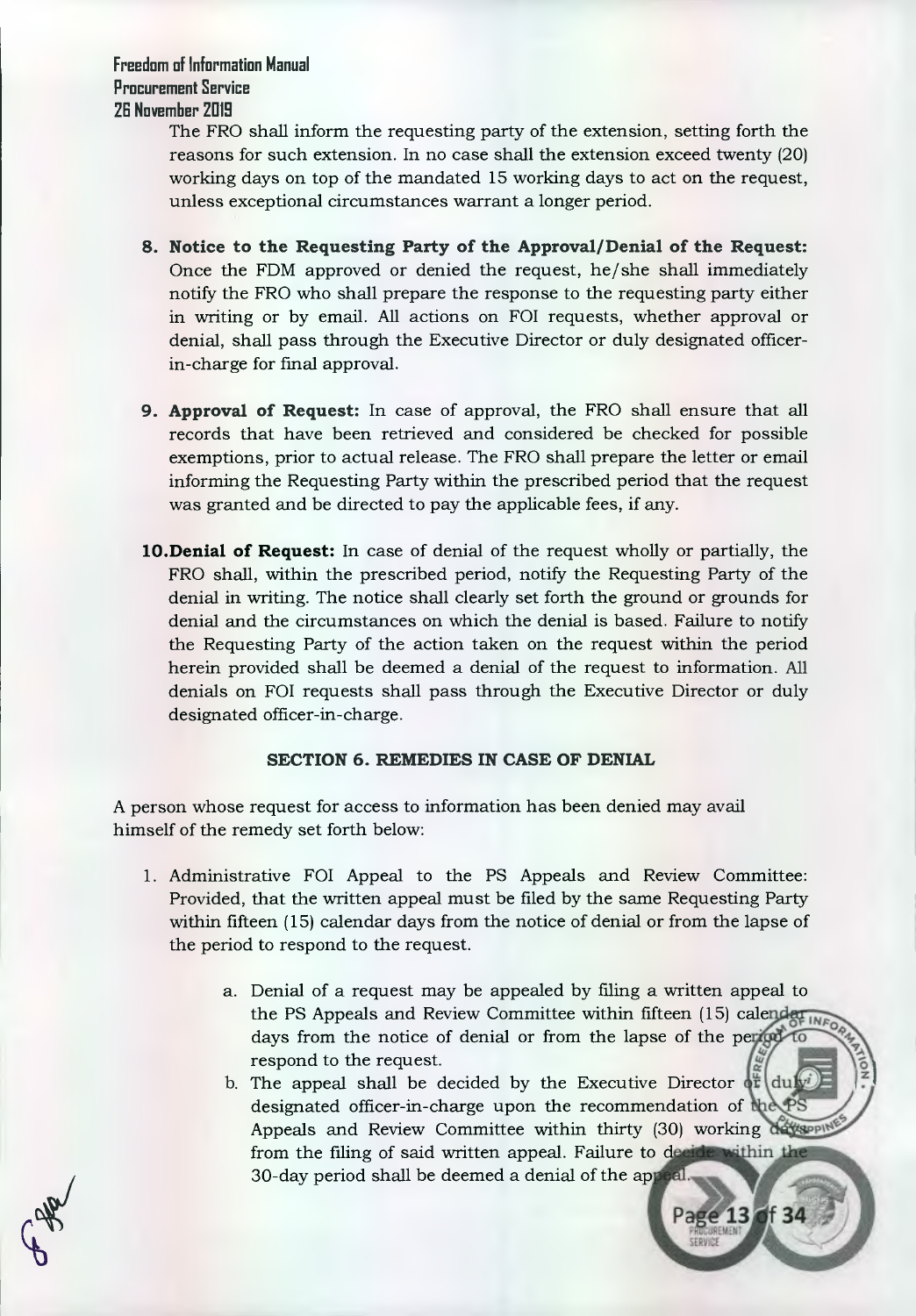> 2. Upon exhaustion of administrative FOI appeal remedies, the Requesting Party may file the appropriate judicial action in accordance with the Rules of Court.

## **SECTION 7. REQUEST TRACKING SYSTEM**

The PS shall establish a system to trace the status of all requests for information received by it, which may be paper-based, on-line or both.

## **SECTION 8. FEES**

- **1. No Request Fee.** PS shall not charge any fee for accepting requests for access to information.
- **2. Reasonable Cost of Reproduction and Copying of the Information:** The FRO shall immediately notify the Requesting Party in case there shall be a reproduction and copying fee in order to provide the information. Such fee shall be the actual amount spent by PS in the reproduction of the information sought for. The schedule of fees is as follows:

| <b>DR SIZD</b> | <b>PER PAGE</b> |
|----------------|-----------------|
| Α4             | Php 3.00        |
| Legal          | Php 4.00        |
| Ledger         | Php 5.00        |

**3. Exemption from Fees:** PS may exempt any requesting party from payment of fees, upon request stating the valid reason/s why such requesting party shall not pay the fee.

# **SECTION 9. ADMINISTRATIVE LIABILITY**

**1. Non-compliance with FOI.** Failure to comply with the provisions of this Manual shall be a ground for the following administrative penalties:

a. 1st Offense- Reprimand;

the CK

- b.  $2<sup>nd</sup>$  Offense Suspension of one (1) to thirty (30) days; and
- c. 3rd Offense Dismissal from the service.

**2. Procedure.** The Revised Rules on Administrative Cases in the Civil Service be applicable in the disposition of cases under this Manual.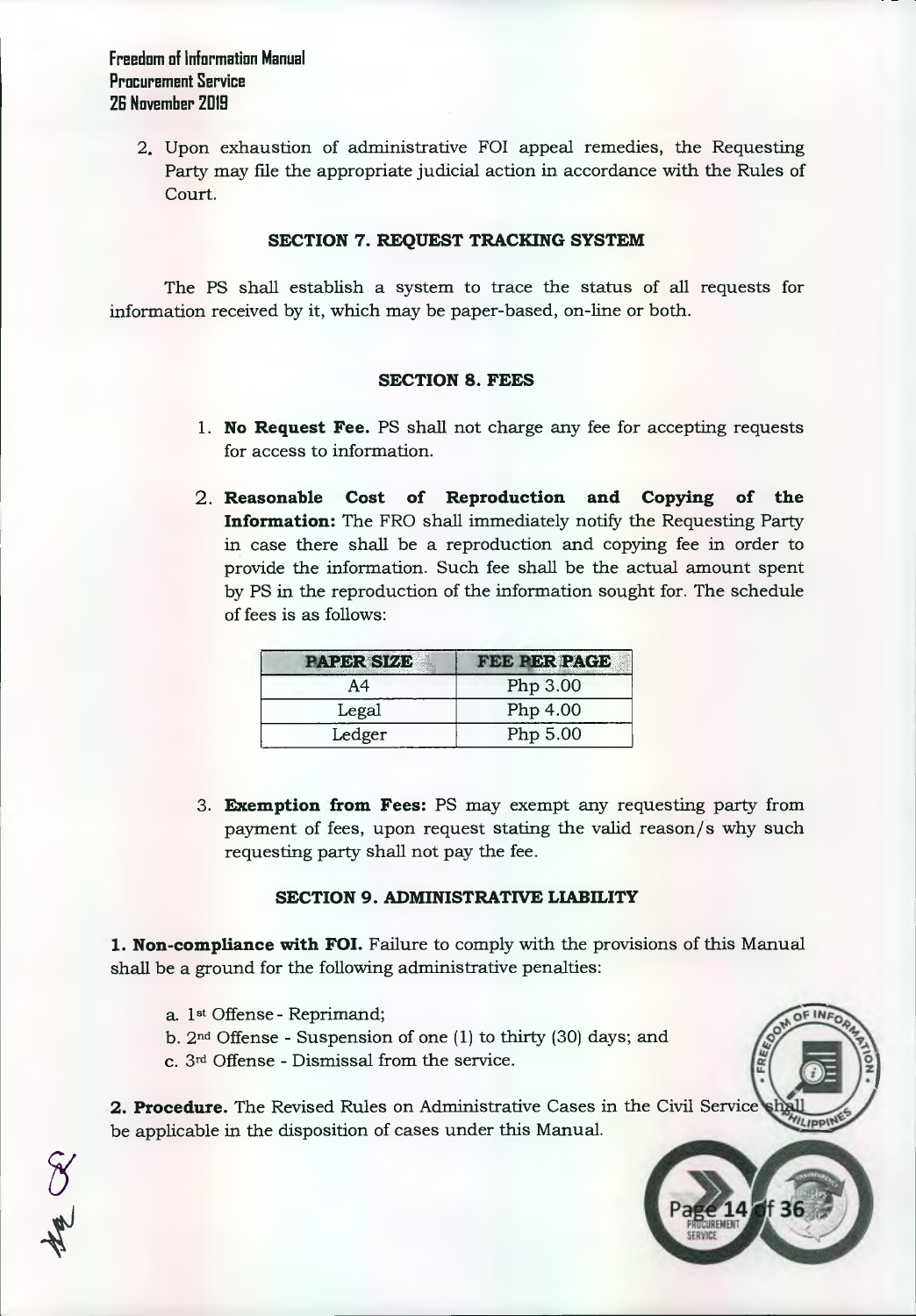**3. Provisions for More Stringent Laws, Rules and Regulations.** Nothing in this Manual shall be construed to derogate from any law, any rules, or regulation prescribed by anybody or agency, which provides for more stringent penalties.



\_<br>ტ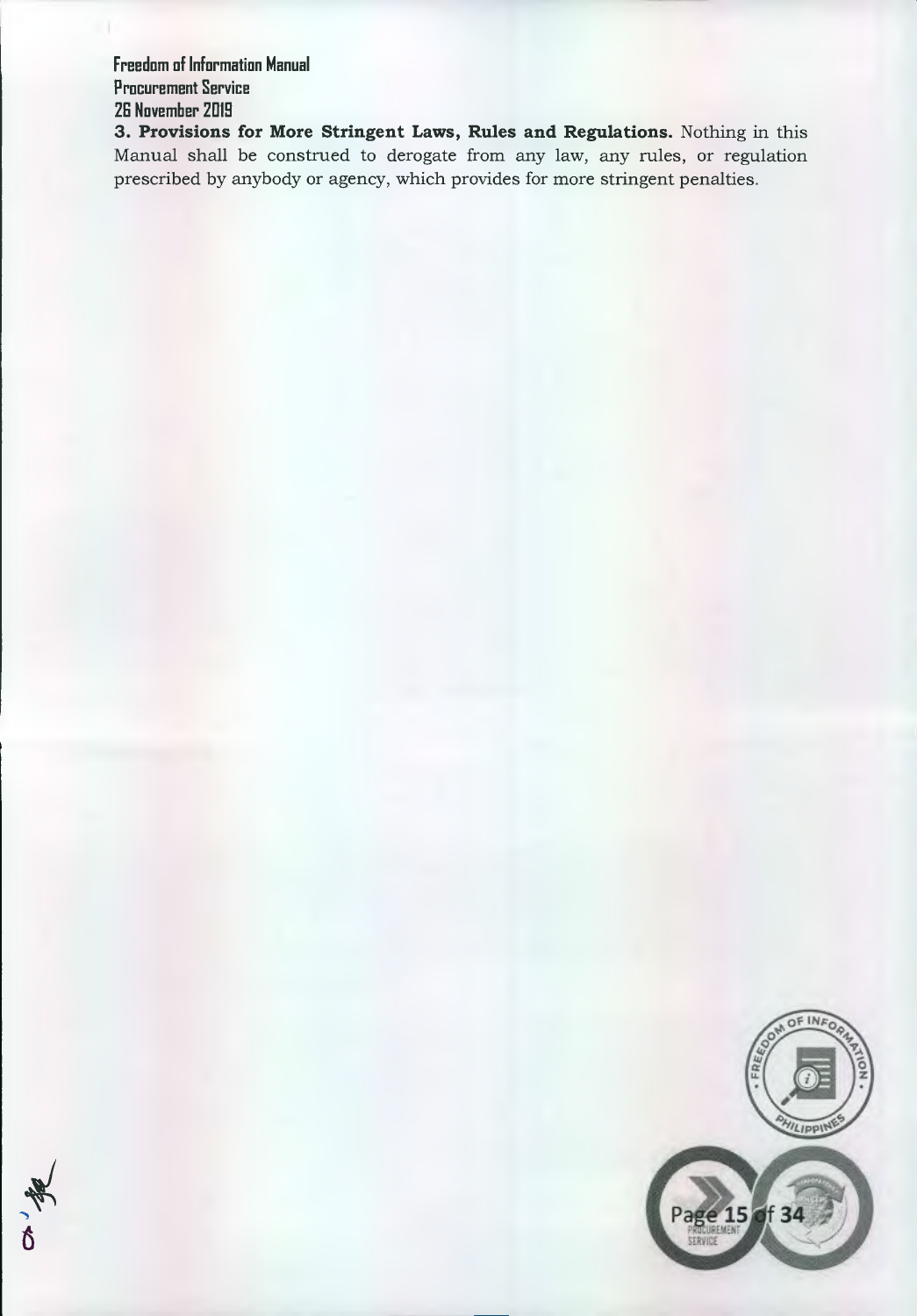# **ANNEX "A"**

# **FOI FREQUENTLY ASKED QUESTIONS**

## **Introduction to FOI**

## **1. What is FOI?**

Freedom of Information (FOI) is the government's response to the call for transparency and full public disclosure of information. FOI is a government mechanism which allows Filipino citizens to request any information about the government transactions and operations, provided that it shall not put into jeopardy privacy and matters of national security.

The FOI mechanism for the Executive Branch is enabled via Executive Order No. 2, series of 2016.

## **2. What is Executive Order No. 2 S. 2016?**

Executive Order No. 2 is the enabling order for FOI. EO 2 operationalizes in the Executive Branch the People's Constitutional right to information. EO 2 also provides the State policies to full public disclosure and transparency in the public service.

EO 2 was signed by President Rodrigo Roa Duterte on July 23, 2016.

# **3. Who oversees the implementation of EO 2?**

The Presidential Communications Operations Office (PC00) oversees the operation of the FOI program. PC00 serves as the coordinator of all government agencies to ensure that the FOI program is properly implemented.

#### **Making a Request**

# **4. Who can make an FOI request?**

Any Filipino citizen can make an FOI Request. As a matter of policy, requestors are required to present proof of identification.

# **5. What can I ask for under EO on FOI?**

Information, official records, public records, and, documents and papers pertal to official acts, transactions or decisions, as well as to government research  $\frac{d}{dt}$ used as basis for policy development, except those public records, documents information contained in the list of exclusion, under Annex "D". VILIPPINE

16 of 34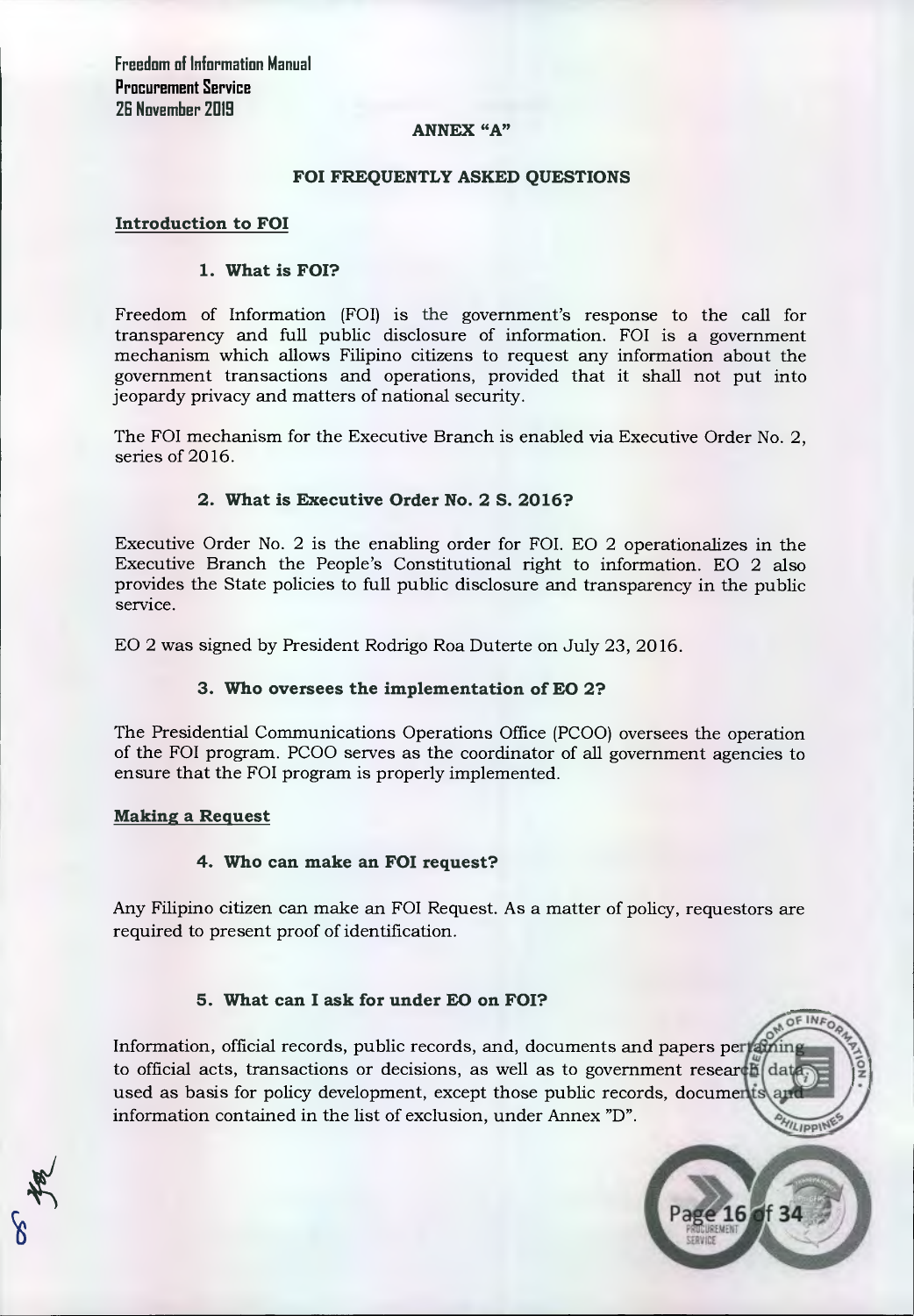# **6. What agencies can we ask information from?**

An FOI request under EO 2 can be made before all government offices under the Executive Branch, including government owned or controlled corporations (GOCCs) and state universities and colleges (SUCs).

FOI requests must be sent to the specific agency of interest, to be received by its respective Receiving Officer.

# **7. How do I make an FOI request?**

- a. The requestor is to fill up a request form and submits to the agency's Receiving Officer. The Receiving Officer shall validate the request and logs it accordingly on the FOI tracker.
- b. If deemed necessary, the Receiving Officer may clarify the request on the same day it was filed, such as specifying the information requested, and providing other assistance needed by the Requestor.
- c. The request is forwarded to the Decision Maker for proper assessment. The Decision Maker shall check if the agency holds the information requested, if it is already accessible, or if the request is a repeat of any previous request.
- d. The request shall be forwarded to the officials involved to locate the requested information.
- e. Once all relevant information is retrieved, officials will check if any exemptions apply, and will recommend appropriate response to the request.
- f. If necessary, the head of the agency shall provide clearance to the response.
- g. The agency shall prepare the information for release, based on the desired format of the Requestor. It shall be sent to the Requestor depending on the receipt preference.

# **8. How much does it cost to make an FOI request?**

There are no fees to make a request. But the agency may charge a reasonable fee for necessary costs, including costs of printing, reproduction and/or photocopying.

# **9. What will I receive in response to an FOI request?**

You will be receiving a response either granting or denying your request.

If the request is granted, the information requested will be attached, using a formation that you specified. Otherwise, the agency will explain why the request was device

# **10. How long will it take before I get a response?**

It is mandated that all replies shall be sent fifteen (15) working days after the receipt of the request. The agency will be sending a response, informing of an extension of processing period no longer than twenty (20) working days, sho need arise.

Page 17 of 34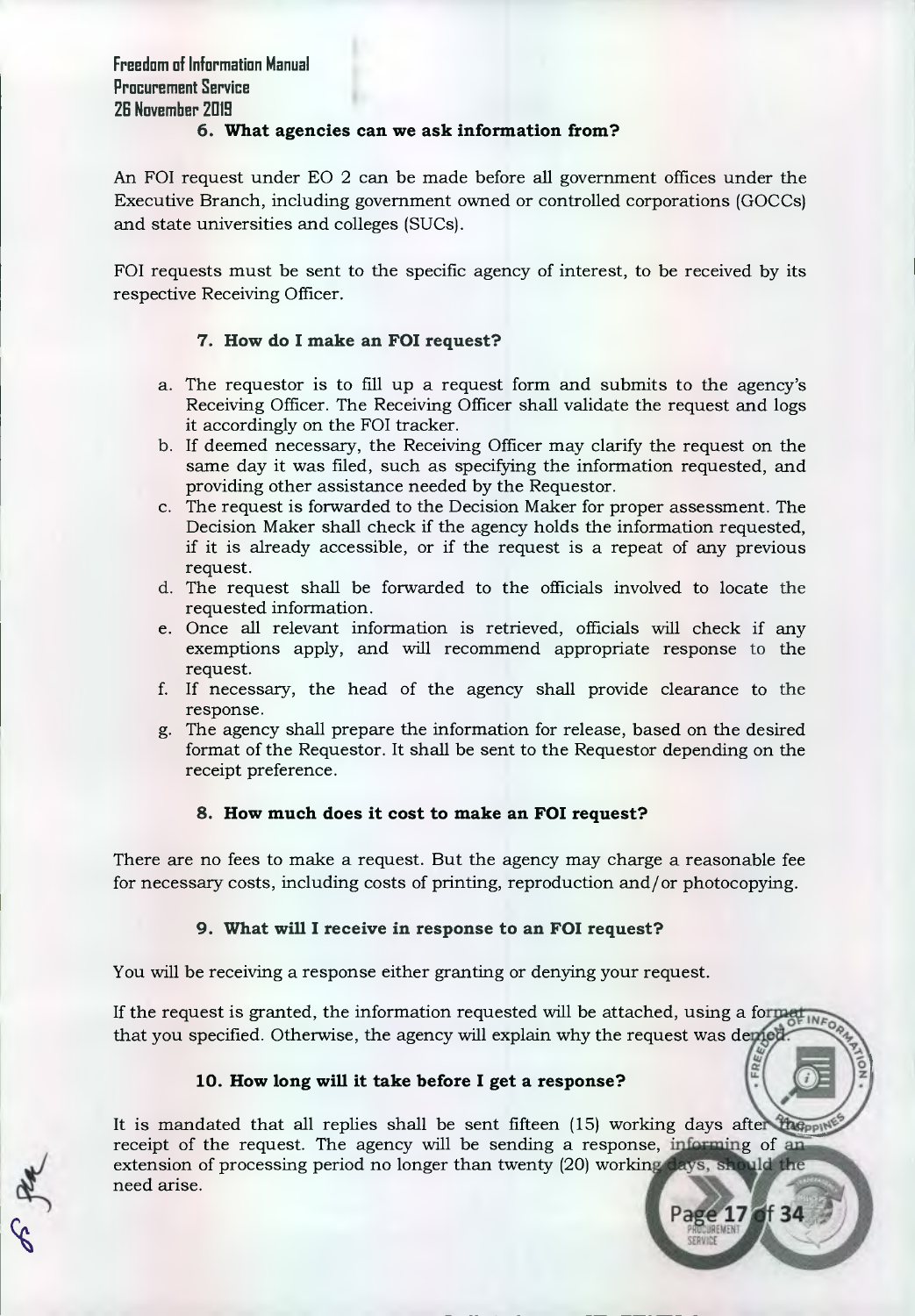# **11. What if I never get a response?**

If the agency fails to provide a response within the required fifteen (15) working days, the Requestor may write an appeal letter to the Appeals and Review Committee within fifteen (15) working days from the lapse of required response period. The appeal shall be decided within thirty (30) working days by the Appeals and Review Committee.

If all administrative remedies are exhausted and no resolution is provided, requestors may file the appropriate case in the proper courts in accordance with the Rules of Court.

# **12. What will happen if my request is not granted?**

If you are not satisfied with the response, the Requestor may write an appeal letter to the Appeals and Review Committee within fifteen (15) working days from the lapse of required response period. The appeal shall be decided within thirty (30) working days by the Appeals and Review Committee.

If all administrative remedies are exhausted and no resolution is provided, requestors may file the appropriate case in the proper courts in accordance with the Rules of Court.



 $\varphi$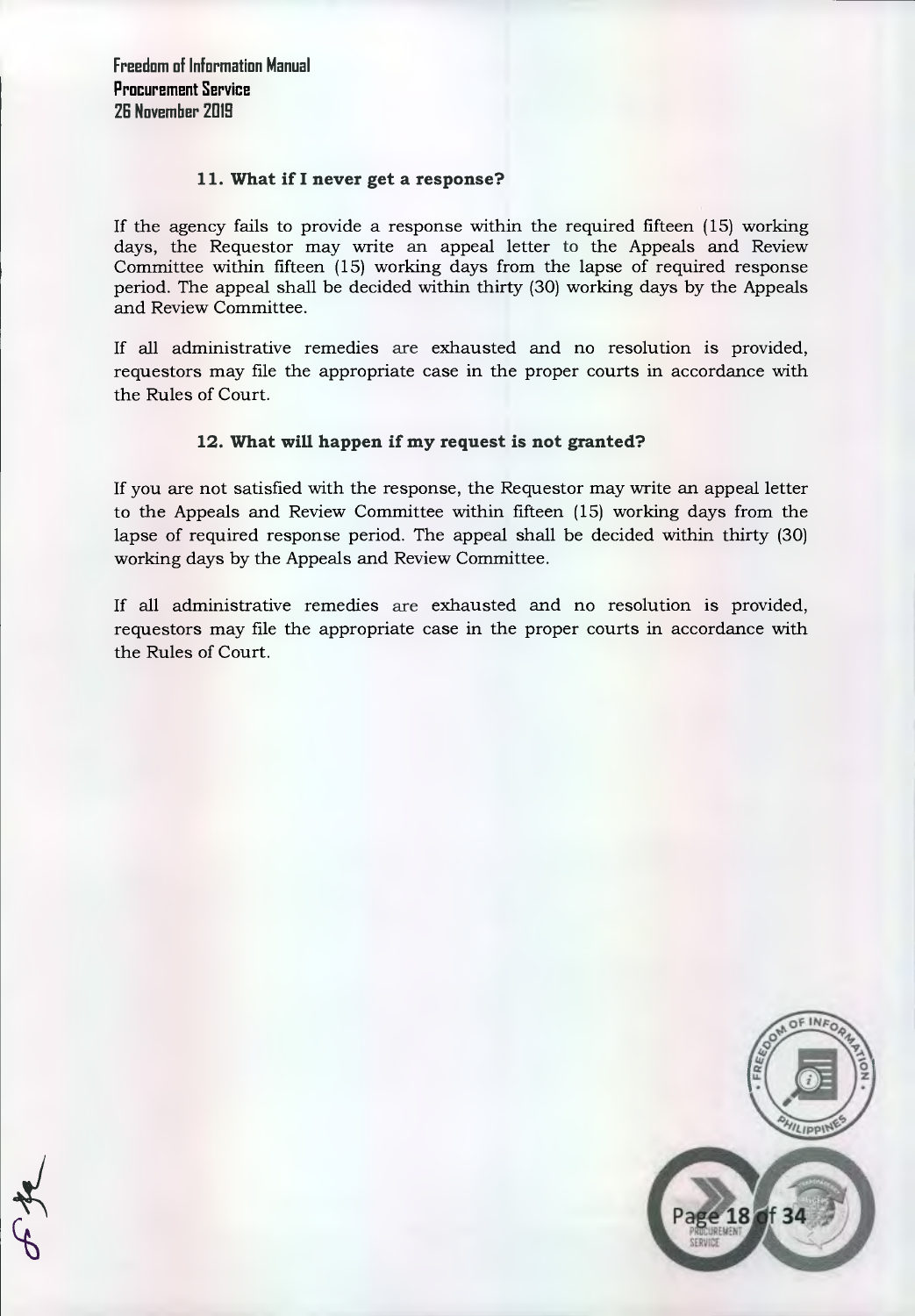#### **ANNEX "B"**

# MALACAÑAN PALACE MANILA

## **BY THE PRESIDENT OF THE PHILIPPINES**

## **EXECUTIVE ORDER NO. 02**

# **OPERATIONALIZING IN THE EXECUTIVE BRANCH THE PEOPLE'S CONSTITUTIONAL RIGHT TO INFORMATION AND THE STATE POLICIES TO FULL PUBLIC DISCLOSURE AND TRANSPARENCY IN THE PUBLIC SERVICE AND PROVIDING GUIDELINES THEREFOR**

**WHEREAS,** pursuant to Article 28, Article II of the 1987 Constitution, the State adopts and implements a policy of full public disclosure of all its transactions involving public interest, subject to reasonable conditions prescribed by law;

**WHEREAS,** Section 7, Article III of the Constitution guarantees the right of the people to information on matters of public concern;

**WHEREAS,** the incorporation of this right in the Constitution is a recognition of the fundamental role of free and open exchange of information in a democracy, meant to enhance transparency and accountability in government official acts, transactions, or decisions;

**WHEREAS,** the Executive Branch recognizes the urgent need to operationalize these Constitutional provisions;

**WHEREAS,** the President, under Section 17, Article VII of the Constitution, has control over all executive AGENCYs, bureaus and offices, and the duty to ensure that the laws be faithfully executed;

**WHEREAS,** the Data Privacy Act of 2012 (R.A. 10173), including its implementing Rules and Regulations, strengthens the fundamental human right of privacy, and of communication while ensuring the free flow of information to promote innovation and growth;

**NOW, THEREFORE, I, RODRIGO ROA DUTERTE,** President of the Philippine virtue of the powers vested in me by the Constitution and existing laws, do order:

LIPPINE

19 of 34

**SECTION 1. Definition.** For the purpose of this Executive Order, the following terms shall mean: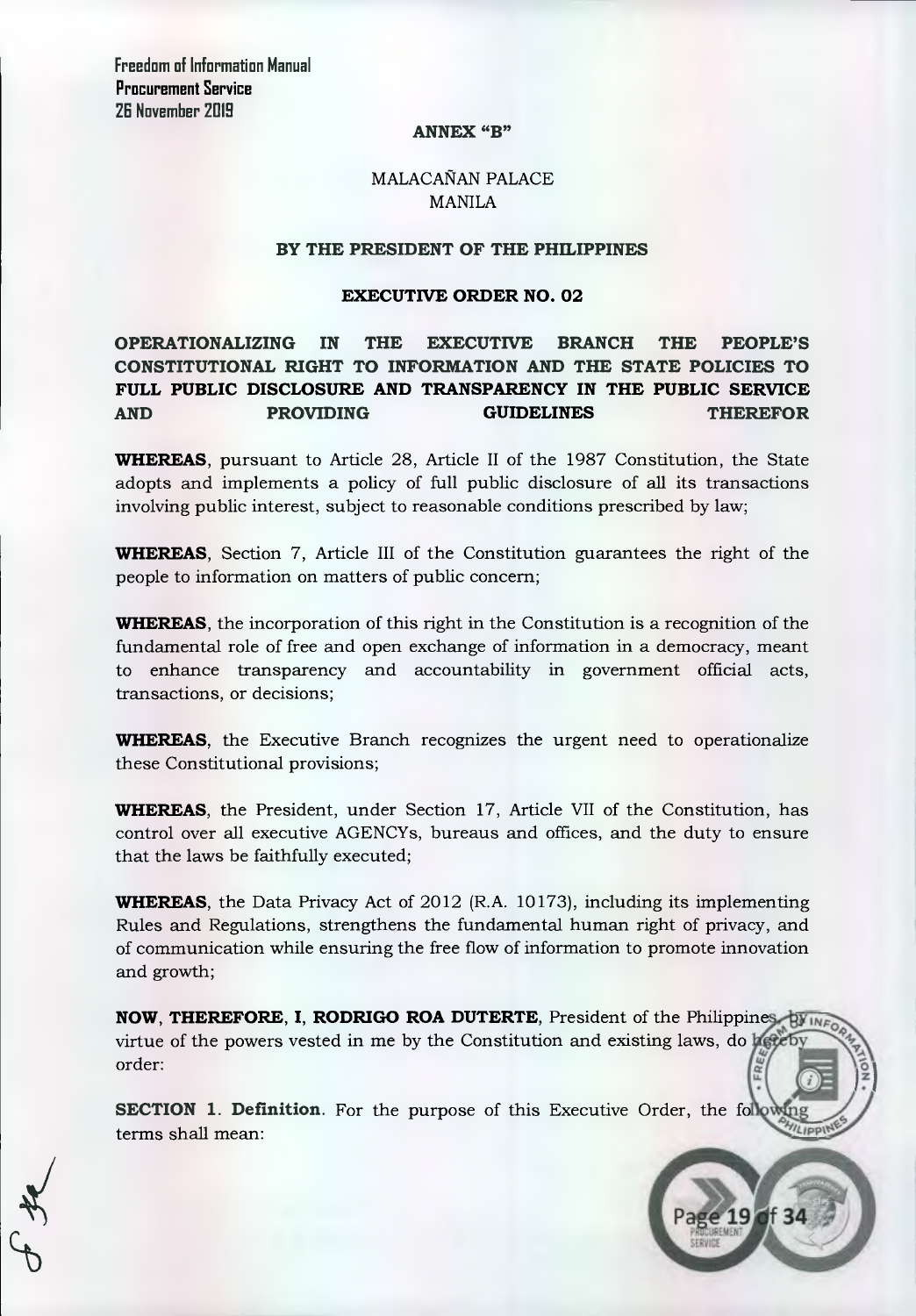(a) "Information" shall mean any records, documents, papers, reports, letters, contracts, minutes and transcripts of official meetings, maps, books, photographs, data, research materials, films, sound and video recording, magnetic or other tapes, electronic data, computer stored data, any other like or similar data or materials recorded, stored or archived in whatever format, whether offline or online, which are made, received, or kept in or under the control and custody of any government office pursuant to law, executive order, and rules and regulations or in connection with the performance or transaction of official business by any government office.

(b) "Official record/records" shall refer to information produced or received by a public officer or employee, or by a government office in an official capacity or pursuant to a public function or duty.

(c) "Public record/records" shall include information required by laws, executive orders, rules, or regulations to be entered, kept and made publicly available by a government office.

**SECTION 2. Coverage.** This order shall cover all government offices under the Executive Branch, including but not limited to the national government and all its offices, AGENCYs, bureaus, offices, and instrumentalities, including governmentowned or -controlled corporations, and state universities and colleges. Local government units (LGUs) are encouraged to observe and be guided by this Order.

**SECTION 3. Access to information.** Every Filipino shall have access to information, official records, public records and to documents and papers pertaining to official acts, transactions or decisions, as well as to government research data used as basis for policy development.

**SECTION 4. Exception.** Access to information shall be denied when the information falls under any of the exceptions enshrined in the Constitution, existing law or jurisprudence.

The AGENCY of Justice and the Office of the Solicitor General are hereby directed to prepare an inventory of such exceptions and submit the same to the Office of the President within thirty (30) calendar days from the date of effectivity of this Order.

The Office of the President shall thereafter, immediately circularize the inventory of exceptions for the guidance of all government offices and instrumentalities covered by this Order and the general public.

Said inventory of exceptions shall periodically be updated to properly reflect any change in existing law and jurisprudence and the AGENCY of Justice and the Office of the Solicitor General are directed to update the inventory of excep the need to do so arises, for circularization as hereinabove stated. **HILIPPINE** 

e 20 of 34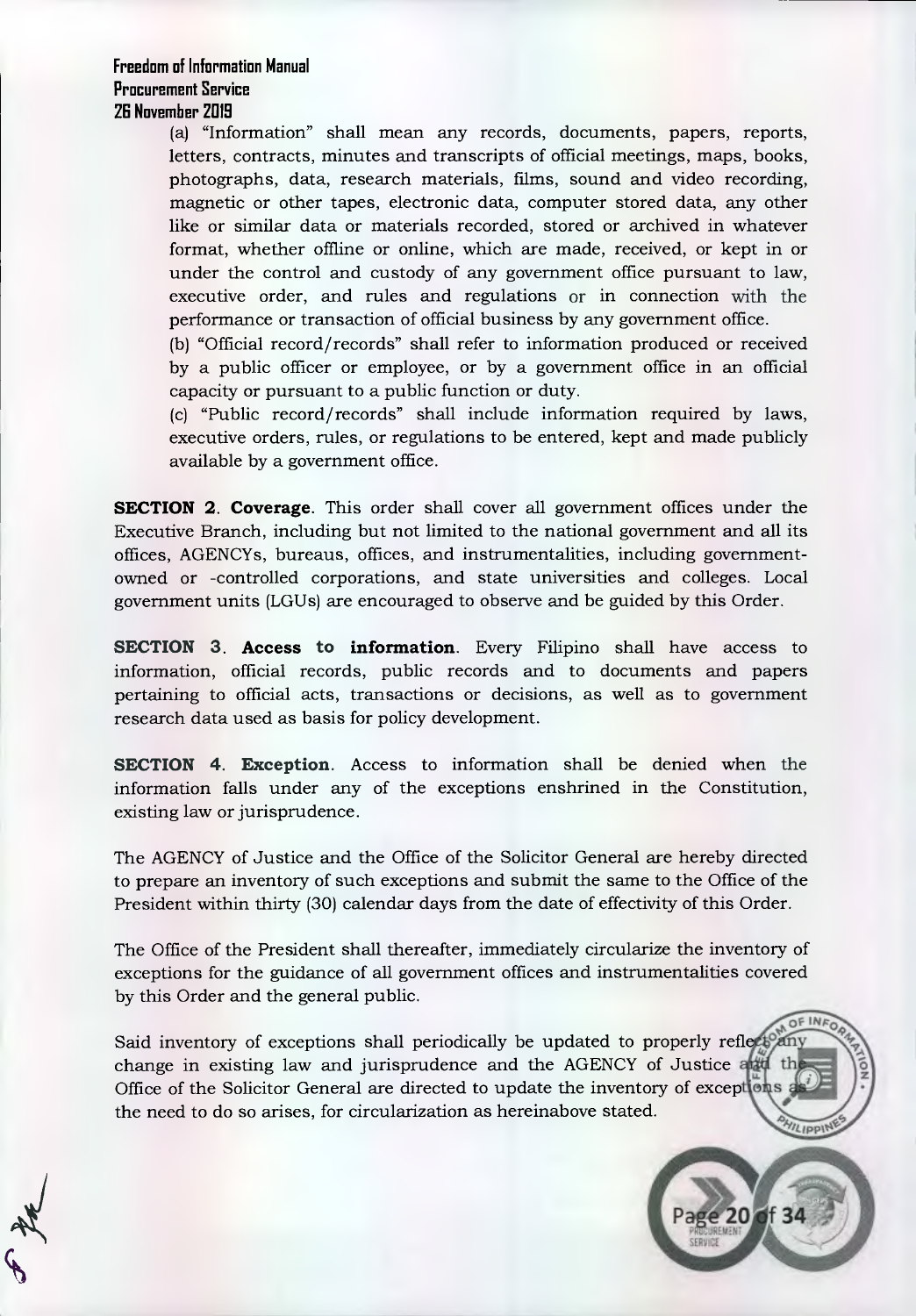**SECTION 5. Availability of SALN.** Subject to the provisions contained in Sections 3 and 4 of this Order, all public officials are reminded of their obligation to file and make available

for scrutiny their Statements of Assets, Liabilities and Net Worth (SALN) in accordance with existing laws, rules and regulations, and the spirit and letter of this Order.

**SECTION 6. Application and Interpretation.** There shall be a legal presumption in favor of access to information, public records and official records. No request for information shall be denied unless it clearly falls under any of the exceptions listed in the inventory or updated inventory of exceptions circularized by the Office of the President provided in the preceding section.

The determination of the applicability of any of the exceptions to the request shall be the responsibility of the Head of the Office, which is in custody or control of the information, public record or official record, or the responsible central or field officer duly designated by him in writing.

In making such determination, the Head of the Office or his designated officer shall exercise reasonable diligence to ensure that no exception shall be used or availed of to deny any request for information or access to public records, or official records if the denial is intended primarily and purposely to cover up a crime, wrongdoing, graft or corruption.

**SECTION 7. Protection of Privacy**. While providing access to information, public records, and official records, responsible officials shall afford full protection to the right to privacy of the individual as follows:

(a) Each government office per Section 2 hereof shall ensure that personal information in its custody or under its control is disclosed or released only if it is material or relevant to the subject matter of the request and its disclosure is permissible under this order or existing law, rules or regulations;

(b) Each government office must protect personal information in its custody or control by making reasonable security arrangements against leaks or premature disclosure of personal information, which unduly exposes the individual, whose personal information is requested, to vilification, harassment or any other wrongful acts.

(c) Any employee, official or director of a government office per Se hereof who has access, authorized or unauthorized, to personal information in the custody of the office, must not disclose that information except. authorized under this order or *pursuant to* existing laws, rules or regulation



**VILIPPINE**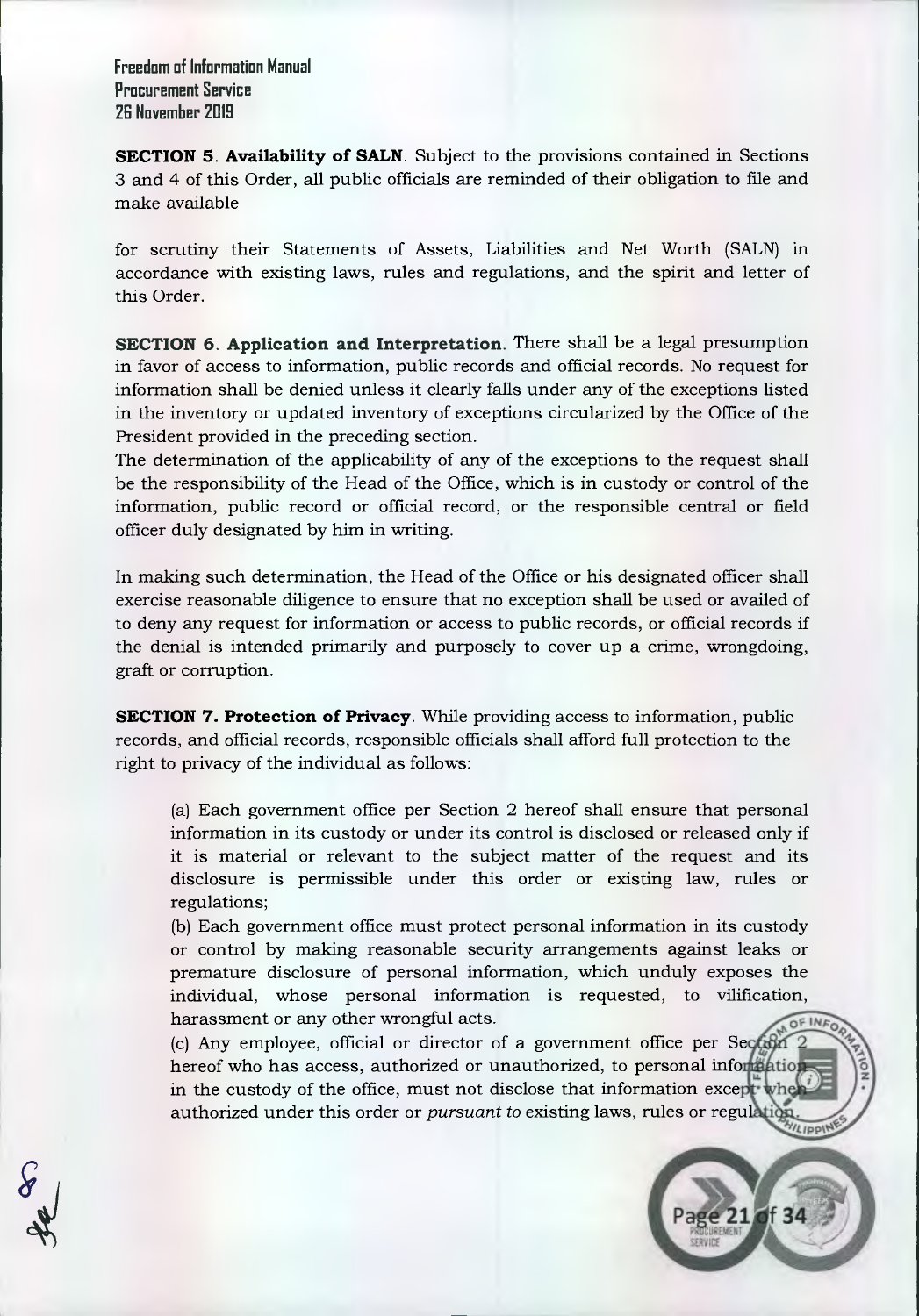**SECTION 8. People's Freedom to Information (FOI) Manual.** For the effective implementation of this Order, every government office is directed to prepare within one hundred twenty (120) calendar days from the effectivity of this Order, its own People's FOI Manual, which shall include among others the following provisions:

(a) The location and contact information of the head, regional, provincial, and field offices, and other established places where the public can obtain information or submit requests;

(b) The person or office responsible for receiving requests for information;

(c) The procedure for the filing and processing of the request as specified in the succeeding section 9 of this Order.

(d) The standard forms for the submission of requests and for the proper acknowledgment of requests;

(e) The process for the disposition of requests;

(f) The procedure for the administrative appeal of any denial for access to information; and

(g) The schedule of applicable fees.

**SECTION 9. Procedure.** The following procedure shall govern the filing and processing of request for access to information:

(a) Any person who requests access to information shall submit a written request to the government office concerned. The request shall state the name and contact information of the requesting party, provide valid proof of his identification or authorization, reasonably describe the information requested, and the reason for, or purpose of, the request for information: *Provided,* that no request shall be denied or refused acceptance unless the reason for the request is contrary to law, existing rules and regulations or it is one of the exceptions contained in the inventory or updated inventory of exception as hereinabove provided.

(b) The public official receiving the request shall provide reasonable assistance, free of charge, to enable, to enable all requesting parties and particularly those with special needs, to comply with the request requirements under this Section.

(c) The request shall be stamped by the government office, indicating the date and time of receipt and the name, rank, title and position of the receiving public officer or employee with the corresponding signature, and <sup>bilit</sup> copy thereof furnished to the requesting party. Each government office shall establish a system to trace the status of all requests for information reference by it.

(d) The government office shall respond to a request fully complian (d) The government office shall respond to a request rully compliant will perform requirements of sub-section (a) hereof as soon as practicable but not exceeding fifteen (15) working days from the receipt thereof. The response

Page 22 of 34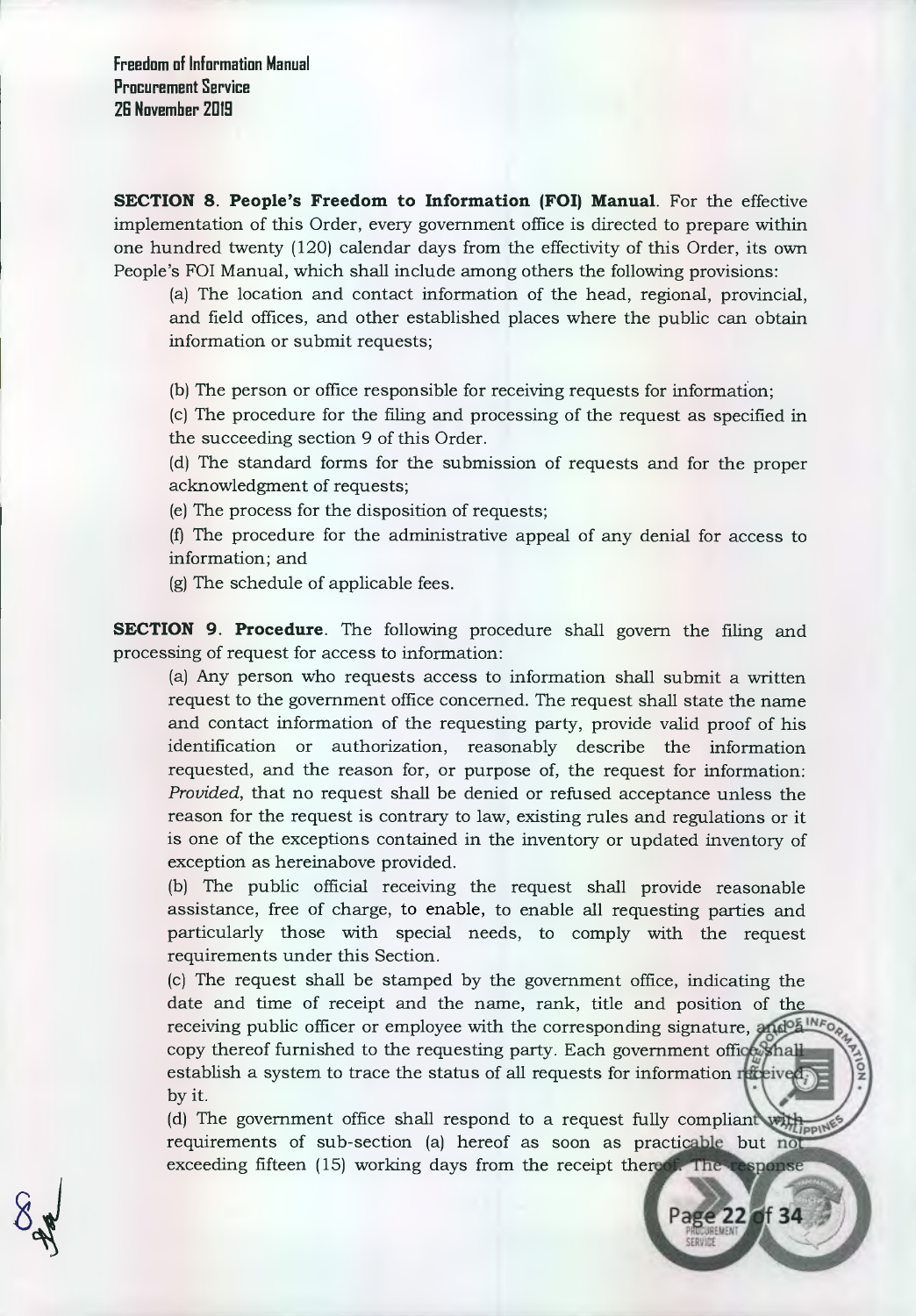mentioned above refers to the decision of the agency or office concerned to grant or deny access to the information requested.

(e) The period to respond may be extended whenever the information requested requires extensive search of the government office's records facilities, examination of voluminous records, the occurrence of fortuitous cases or other analogous cases. The government office shall notify the person making the request of the extension, setting forth the reasons for such extension. In no case shall the extension go beyond twenty (20) working days unless exceptional circumstances warrant a longer period.

(f) Once a decision is made to grant the request, the person making the request shall be notified of such decision and directed to pay any applicable fees.

**SECTION 10. Fees.** Government offices shall not charge any fee for accepting requests for access to information. They may, however, charge a reasonable fee to reimburse necessary costs, including actual costs of reproduction and copying of the information required, subject to existing rules and regulations. In no case shall the applicable fees be so onerous as to defeat the purpose of this Order.

**SECTION 11. Identical or Substantially Similar Requests.** The government office shall not be required to act upon an unreasonable subsequent identical or substantially similar request from the same requesting party whose request from the same requesting party whose request has already been previously granted or denied by the same government office.

**SECTION 12. Notice of Denial.** If the government office decides to deny the request, in whole or in part, it shall as soon as practicable, in any case within fifteen (15) working days from the receipt of the request, notify the requesting party the denial in writing. The notice shall clearly set forth the ground or grounds for denial and the circumstances on which the denial is based. Failure to notify the requesting party of the action taken on the request within the period herein stipulated shall be deemed a denial of the request for access to information.

# **SECTION 13. Remedies in Cases of Denial of Request for Access to Information.**

(a) Denial of any request for access to information may be appealed to the person or office next higher in the authority, following the procedure mentioned in Section 9 of this Order: Provided, that the written appeal must be filed by the same person making the request within fifteen (15) working days from the notice of denial or from the lapse of the relevant period to respond to the request.

(b) The appeal be decided by the person or office next higher in a within thirty (30) working days from the filing of said written appeal. Pailure of such person or office to decide within the afore-stated period shall the prior deemed a denial of the appeal.

23 of 34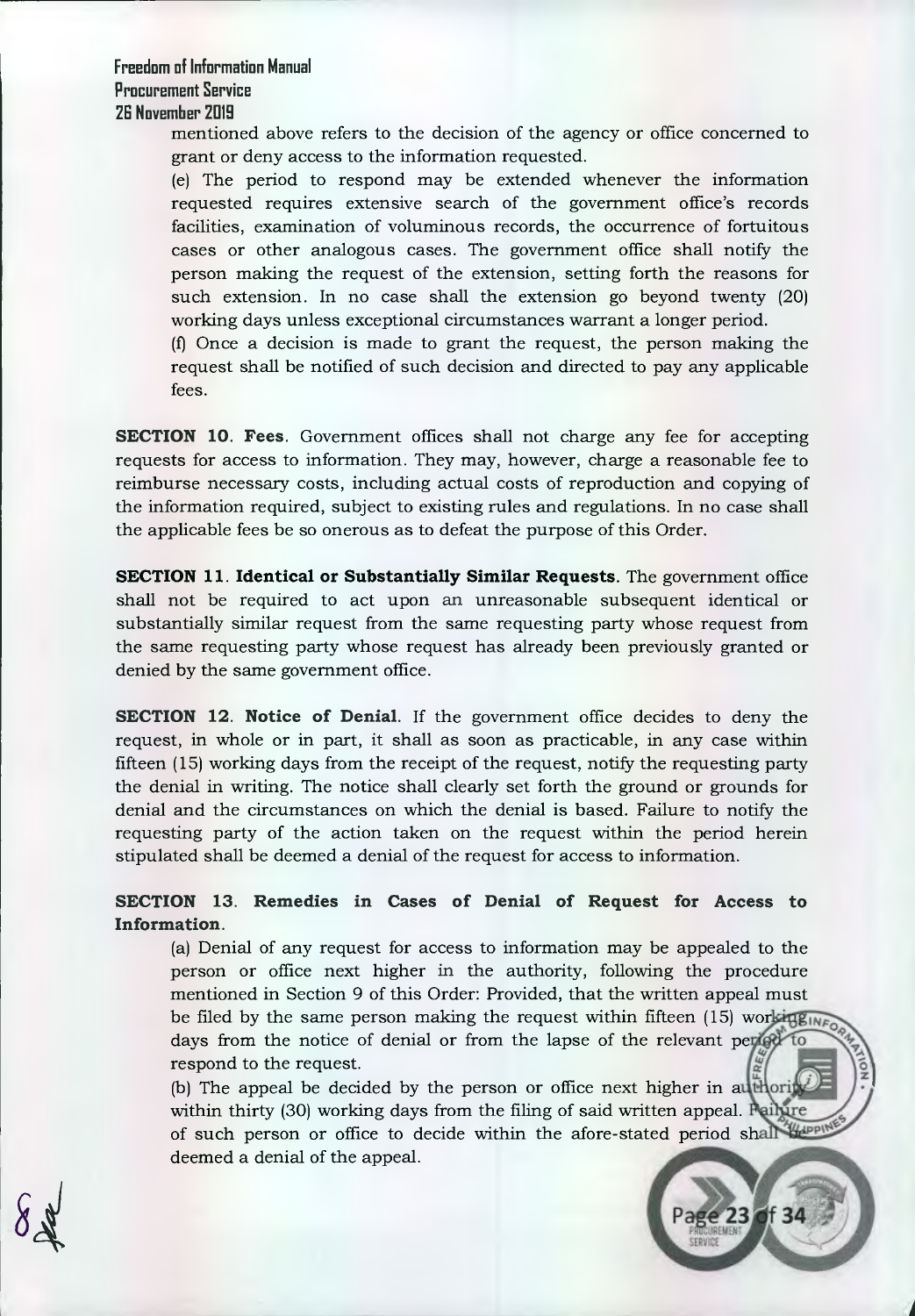> (c) Upon exhaustion of administrative appeal remedies, the requesting part may file the appropriate case in the proper courts in accordance with the Rules of Court.

**SECTION 14. Keeping of Records.** Subject to existing laws, rules, and regulations, government offices shall create and/or maintain accurate and reasonably complete records of important information in appropriate formats, and implement a records management system that facilitates easy identification, retrieval and communication of information to the public.

**SECTION 15. Administrative Liability**. Failure to comply with the provisions of this Order may be a ground for administrative and disciplinary sanctions against any erring public officer or employee as provided under existing laws or regulations.

**SECTION 16. Implementing Details.** All government offices in the Executive Branch are directed to formulate their respective implementing details taking into consideration their mandates and the nature of information in their custody or control, within one hundred twenty (120) days from the effectivity of this Order.

**SECTION 17. Separability Clause.** If any section or part of this Order is held unconstitutional or invalid, the other sections or provisions not otherwise affected shall remain in full force or effect.

**SECTION 18. Repealing Clause.** All orders, rules and regulations, issuances or any part thereof inconsistent with the provisions of this Executive Order are hereby repealed, amended or modified accordingly: *Provided,* that the provisions of Memorandum Circular No. 78 (s. 1964), as amended, shall not be deemed repealed pending further review.

**SECTION 19. Effectivity.** This Order shall take effect immediately upon publication in a newspaper of general circulation.

**DONE,** in the City of Manila, this 23rd day of July in the year of our Lord two thousand and sixteen.



By the President:

(Sgd.) **SALVADOR C. MEDIALDEA**  Executive Secretary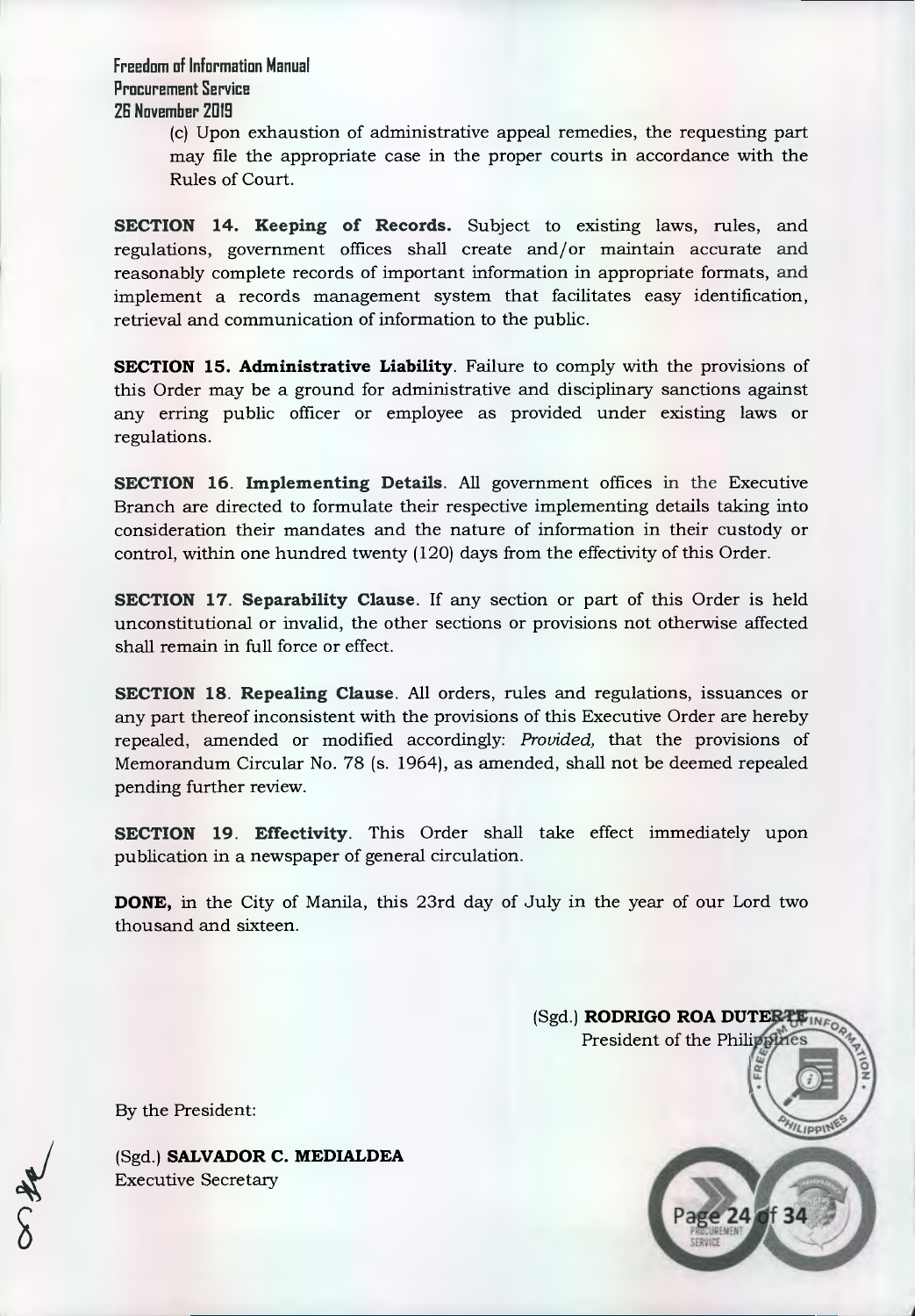orte

# **ANNEX "C"**

# **FOI Receiving Officer of AGENCY**

| Name of Office | Location of FOI<br><b>Receiving Office</b> | <b>Contact Details</b> | <b>Assigned FOI</b><br><b>Receiving Officer</b> |
|----------------|--------------------------------------------|------------------------|-------------------------------------------------|
|                |                                            |                        |                                                 |
|                |                                            |                        |                                                 |
|                |                                            |                        |                                                 |
|                |                                            |                        |                                                 |
|                |                                            |                        |                                                 |
|                |                                            |                        |                                                 |
|                |                                            |                        |                                                 |
|                |                                            |                        |                                                 |
|                |                                            |                        |                                                 |
|                |                                            |                        |                                                 |
|                |                                            |                        |                                                 |
|                |                                            |                        |                                                 |
|                |                                            |                        |                                                 |
|                |                                            |                        |                                                 |
|                |                                            |                        | <b>REAL PROPERTY AND</b>                        |
|                |                                            |                        | î<br>٠                                          |
|                |                                            |                        | HILIPPINE                                       |
|                |                                            |                        |                                                 |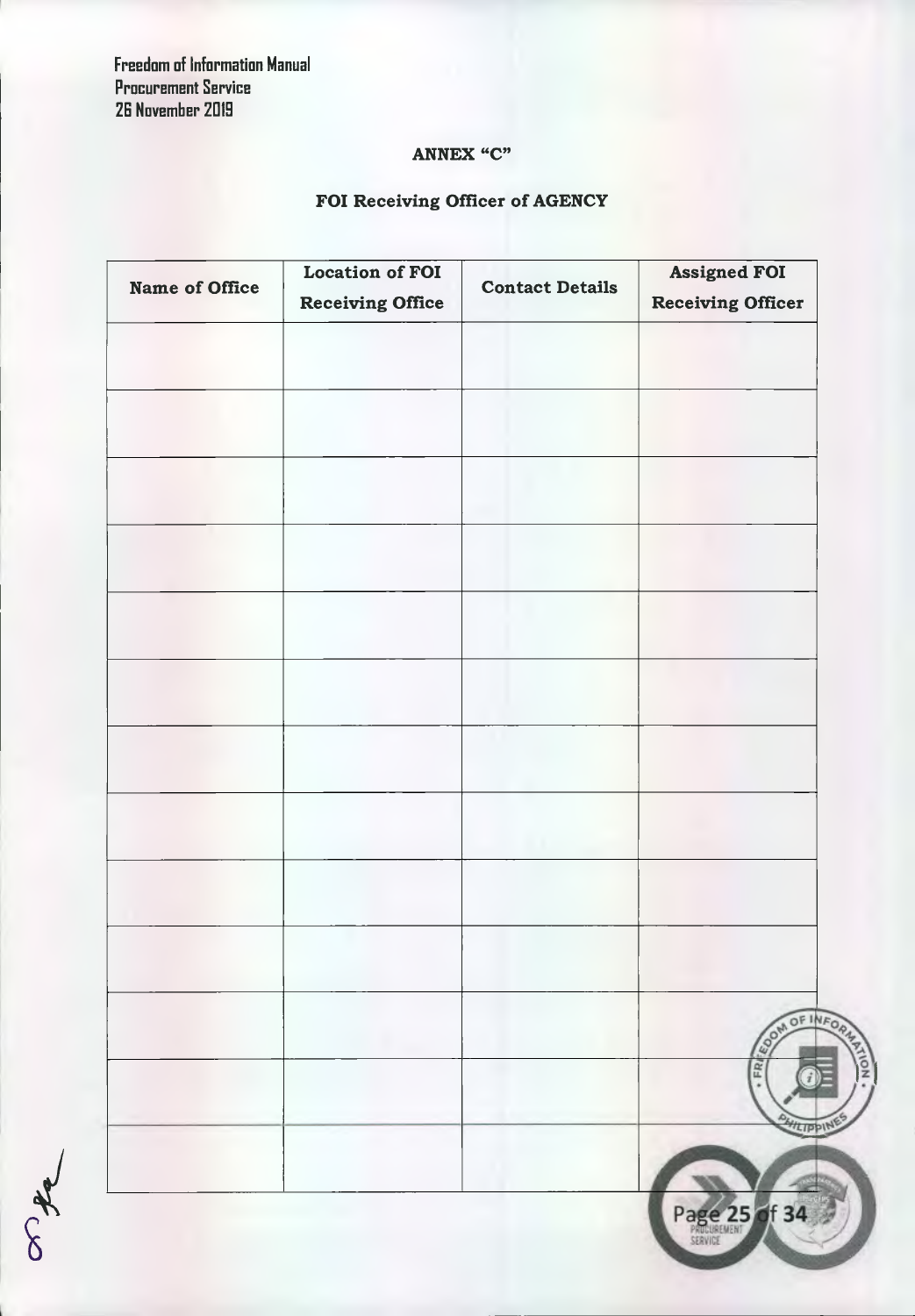## **ANNEX "D"**

# **Freedom of Information (FOI) LIST OF EXCEPTIONS**

## **Procurement Service**

- 1. Information and submissions on on-going evaluation or review of bids or proposals being undertaken by the Bids and Awards Committees of the Procurement Service and such other similar committees, as there is yet no official act, or award at the time of the submission of request. These documents include, but are not limited to:
	- 1.1 Agenda, deliberations, and minutes of BAC meetings and Procurement Division meetings, except for (a) minutes of the Pre-Bid Conference, (b) minutes of Opening of Bids, and (c) abstract of bids during the Opening of Bids
	- 1.2 Bid submission, post-qualification documents, and all other submissions from and by bidders
	- 1.3 All other similar documents and submissions not enumerated herein.
- 2. Internal communications, memoranda, opinions, reviews, comments and other operational matters of confidential nature, including but not limited to:
	- 2.1 Agenda, deliberations and minutes of the meetings of the Management Committee or Executive Committee;
	- 2.2 Internal e-mails of past and present employees, officers or directors;
	- 2.3 Internal files especially drafts and notes of public officers concerned (any unofficial or unacted upon documents should not be disclosed without prior approval);
	- 2.4 Legal opinions or comments rendered by the Legal Division;
	- 2.5 Contract review including drafts and notes of public officers **DFINA** concerned;
	- 2.6 Records of pending internal investigations; and
	- 2.7 Documents and/or information pertaining to matters under litigation in The purpose of which is to prejudge a pending issue before a court of obstruct the administration of justice.

age 26 of 34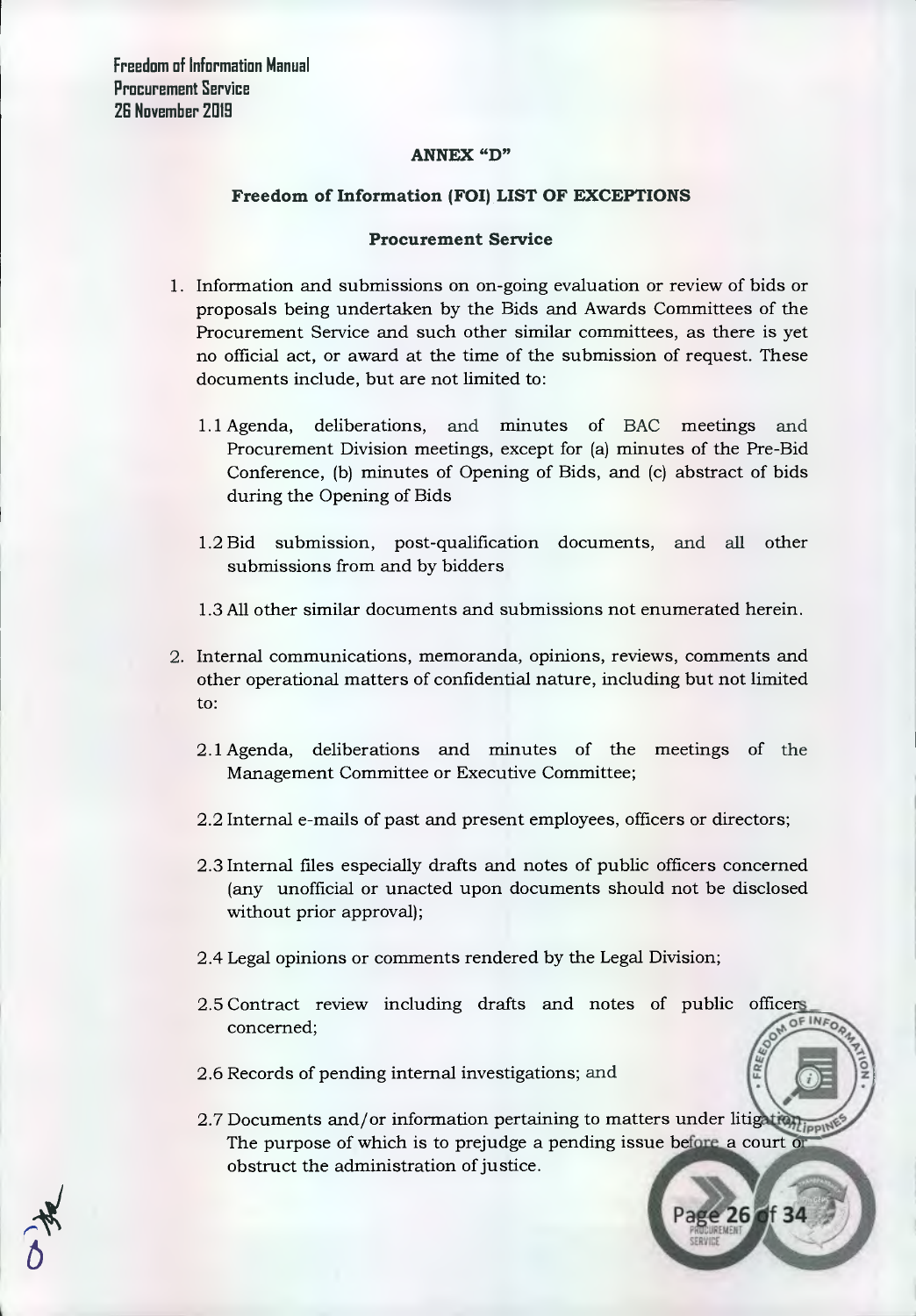# **ANNEX "E"**



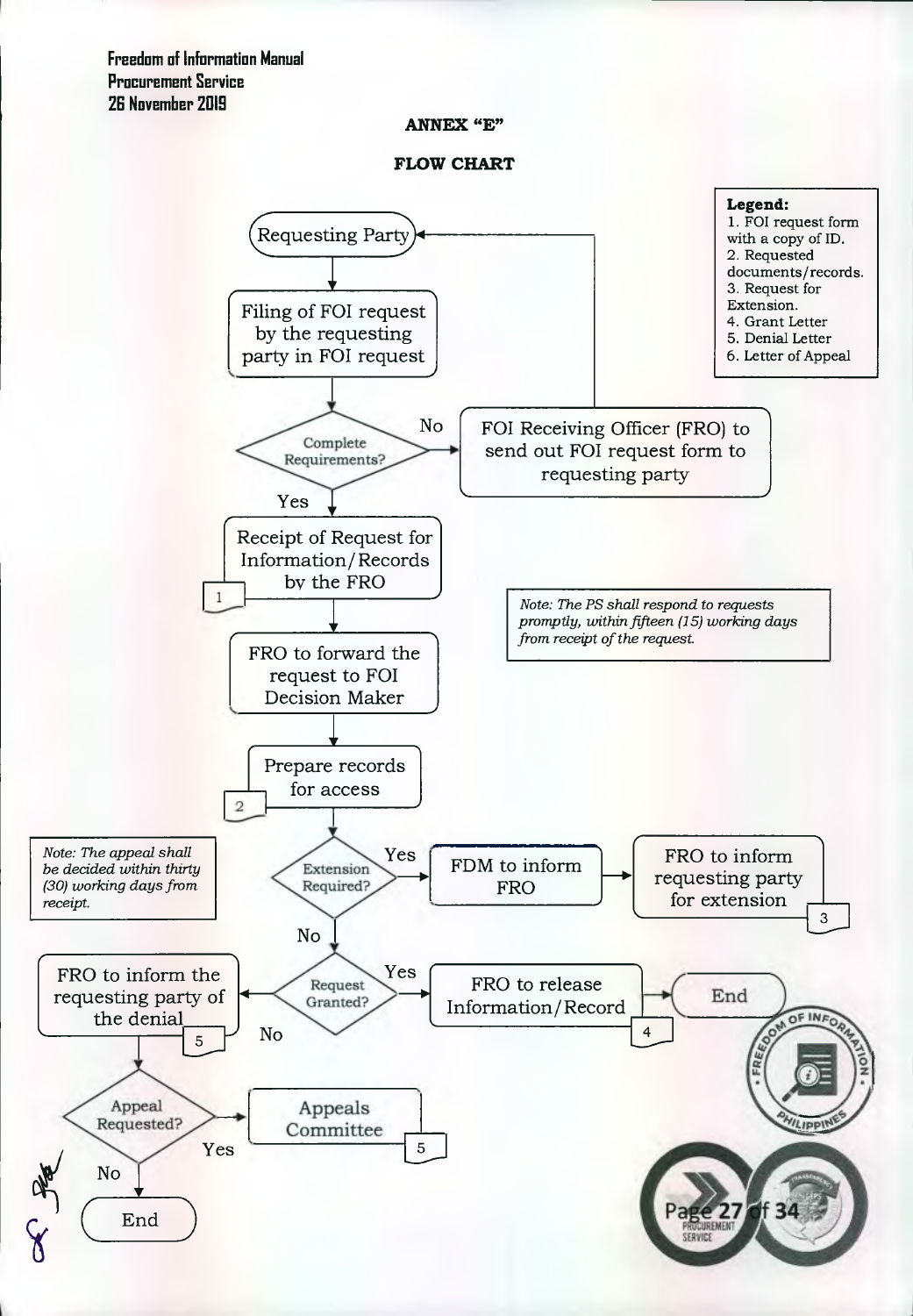# **ANNEX "F" FOI Request Form**

| LAYUNIN (Purpose)                                                      |                                                                                                                          |                                                                                  |  |
|------------------------------------------------------------------------|--------------------------------------------------------------------------------------------------------------------------|----------------------------------------------------------------------------------|--|
| TIRAHAN/(Address):                                                     |                                                                                                                          | PANGALAN / (Name): CONTACT Nos:                                                  |  |
|                                                                        |                                                                                                                          | KATIBAYAN NG PAGKAKILANLAN (Proof of Identity):_________________________________ |  |
| PARAAN NG PAGTANGGAP NG IMPORMASYON                                    |                                                                                                                          |                                                                                  |  |
| (How would you like to receive the information?)                       |                                                                                                                          |                                                                                  |  |
|                                                                        |                                                                                                                          | □ Email __________________________ □ Postal Address ___________________________  |  |
| $\Box$ Pick-up<br>□ Others:                                            | □ Fax<br>the contract of the contract of the contract of the contract of the contract of the contract of the contract of |                                                                                  |  |
| Gawaing itinalaga kay:<br>(Submitted to)<br>Petsa/Oras ng Pagtatalaga: |                                                                                                                          | (Lumagda sa ibaba ng pangalang nakalimbag)                                       |  |
|                                                                        |                                                                                                                          | (Date/Time of Submission)                                                        |  |
| Taong nagpapatunay ng Gawaing Natapos:                                 |                                                                                                                          | (Certified by)                                                                   |  |
|                                                                        |                                                                                                                          |                                                                                  |  |
|                                                                        |                                                                                                                          | (Lumagda sa ibaba ng pangalang nakalimbag)                                       |  |
| Uri ng isinagawang aksyon                                              |                                                                                                                          | (Type of Action conducted)                                                       |  |
|                                                                        | Iniskedyul ni/ (Received by):                                                                                            |                                                                                  |  |
|                                                                        |                                                                                                                          |                                                                                  |  |
|                                                                        |                                                                                                                          | <b>FOI Receiving Officer</b>                                                     |  |
|                                                                        |                                                                                                                          |                                                                                  |  |
|                                                                        |                                                                                                                          |                                                                                  |  |
|                                                                        |                                                                                                                          | ſë                                                                               |  |
| Remarks:<br><b>STATUS SUMMARY</b><br><b>DATE</b><br><b>STATUS</b>      | <b>RESPONSE</b>                                                                                                          | <b>TRANSMITTED:</b>                                                              |  |
|                                                                        | □ Granted<br>□ Denied                                                                                                    | METHOD <b>WIDDING</b><br><b>DATE</b><br><b>REFERENCE FILE</b>                    |  |

28 of 34

Pag SERVICE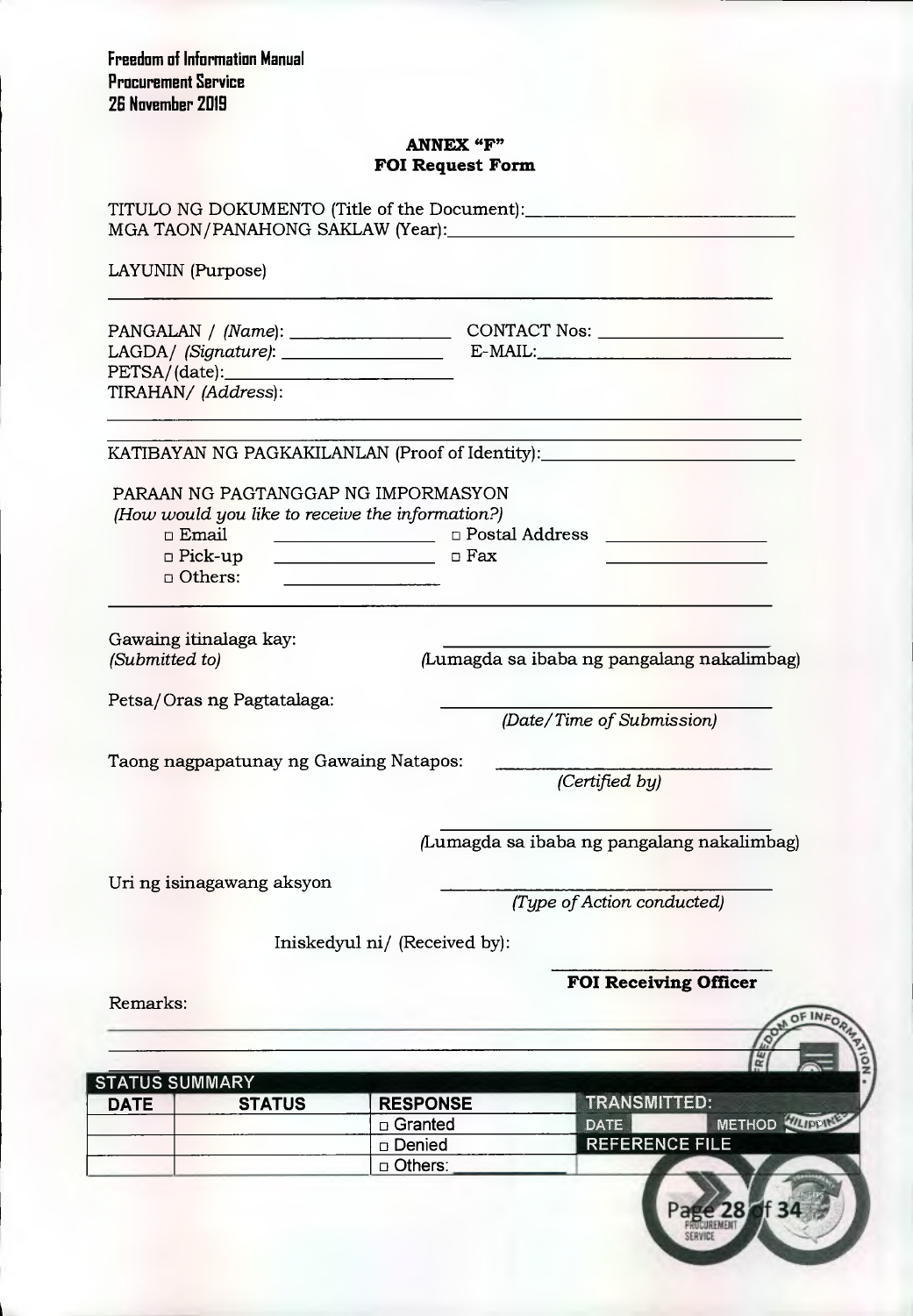# **ANNEX "G-1"**

# **FOI RESPONSE TEMPLATE - DOCUMENT ENCLOSED**

**DATE** 

 $Dear$ <sub>\_\_</sub>

Greetings!

Thank you for your request dated <insert data> under Executive Order No. 2 (s. 2016) on Freedom of Information in the Executive Branch.

# **Your request**

You asked for <quote request exactly, unless it is too long/complicated>.

## **Response to your request**

Your FOI request is approved. A copy of  $[some/most/all]^*$  of the information you requested [in the format you asked for] is enclosed.

Thank you.

Respectfully,

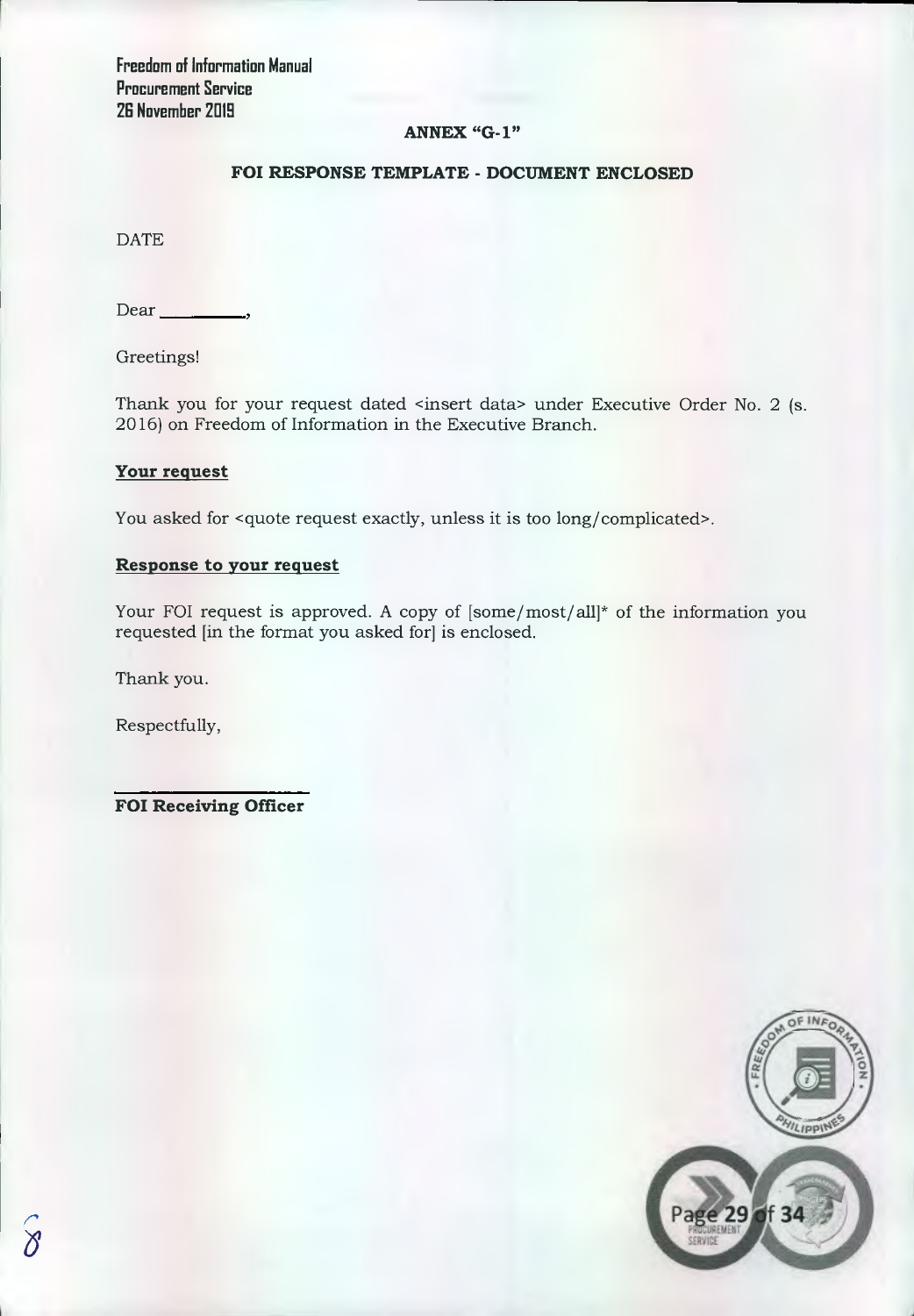# **ANNEX "G-2"**

# **POI RESPONSE TEMPLATE - ANSWER**

DATE

Dear

Greetings!

Thank you for your request dated <insert data> under Executive Order No. 2 (s. 2016) on Freedom of Information in the Executive Branch.

# **Your request**

You asked for <quote request exactly, unless it is too long/complicated>.

# **Response to your request**

Your FOI request is approved. The answer to your request is <insert answer>

Thank you.

Respectfully,

**FOI Receiving Officer** 



I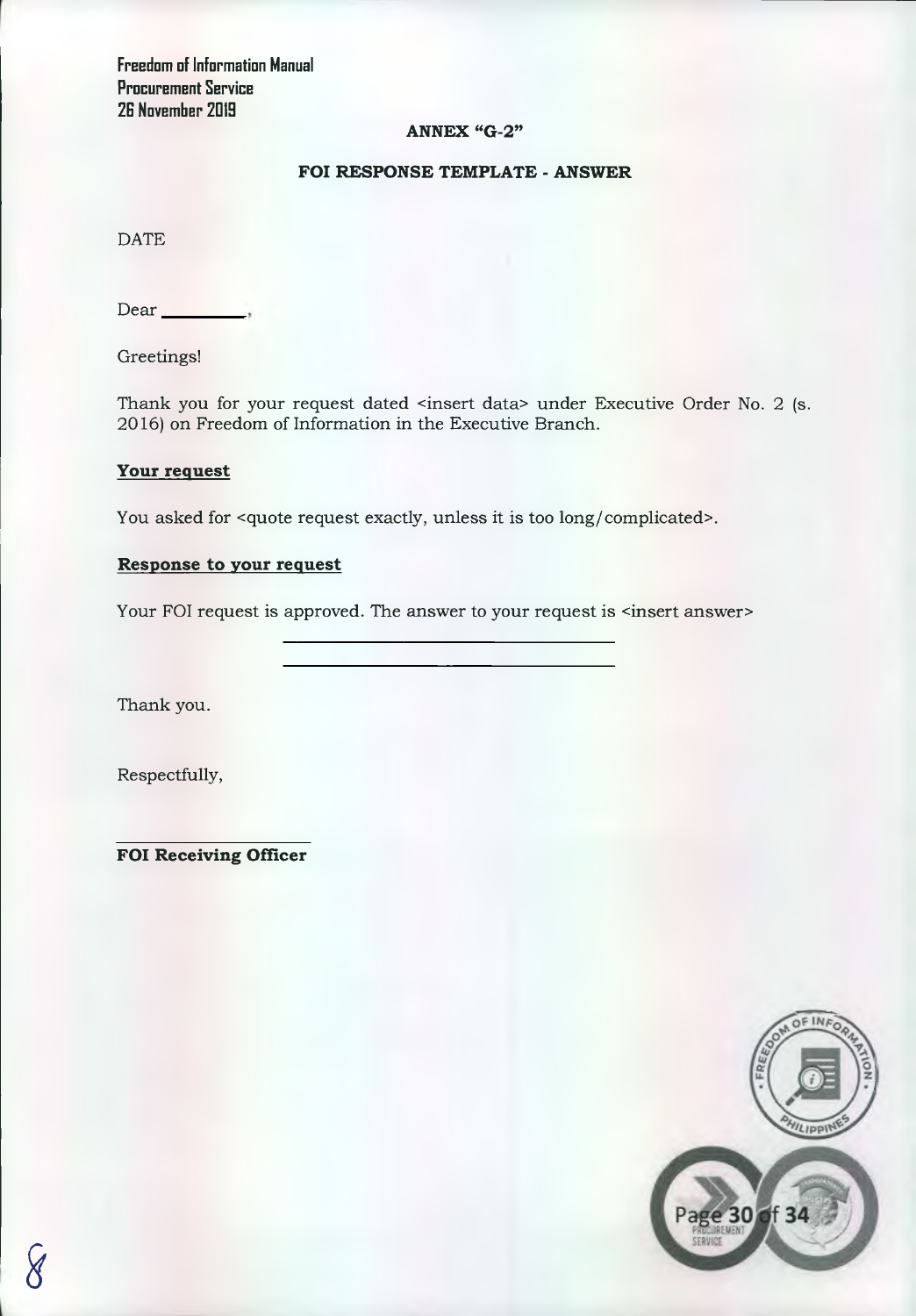# **ANNEX "G-3"**

# **FOI RESPONSE TEMPLATE - DOCUMENT AVAILABLE ONLINE**

DATE

Dear

Greetings!

Thank you for your request dated <insert data> under Executive Order No. 2 (s. 2016) on Freedom of Information in the Executive Branch.

# Your request

You asked for <quote request exactly, unless it is too long/complicated>.

# **Response to your request**

[Some/Most/All] of the information you have requested is already available online from <add details of where that specific information can be obtained e.g. data.gov.ph, foi.gov.ph or other government websites>.

# **Your right to request a review**

If you are unhappy with this response to your FOI request, you may ask us to carry out an internal review of the response, by writing to <insert name of Secretary and postal / e-mail address>. Your review request should explain why you are dissatisfied with this response, and should be made within 15 calendar days from the date when you received this letter. We will complete the review and tell you the result, within 30 calendar days from the date when we receive your review request.

If you are not satisfied with result of the review, you then have the right to appeal to the Office of the President under Administrative Order No. 22 (s. 2011).

Thank you.

Respectfully,

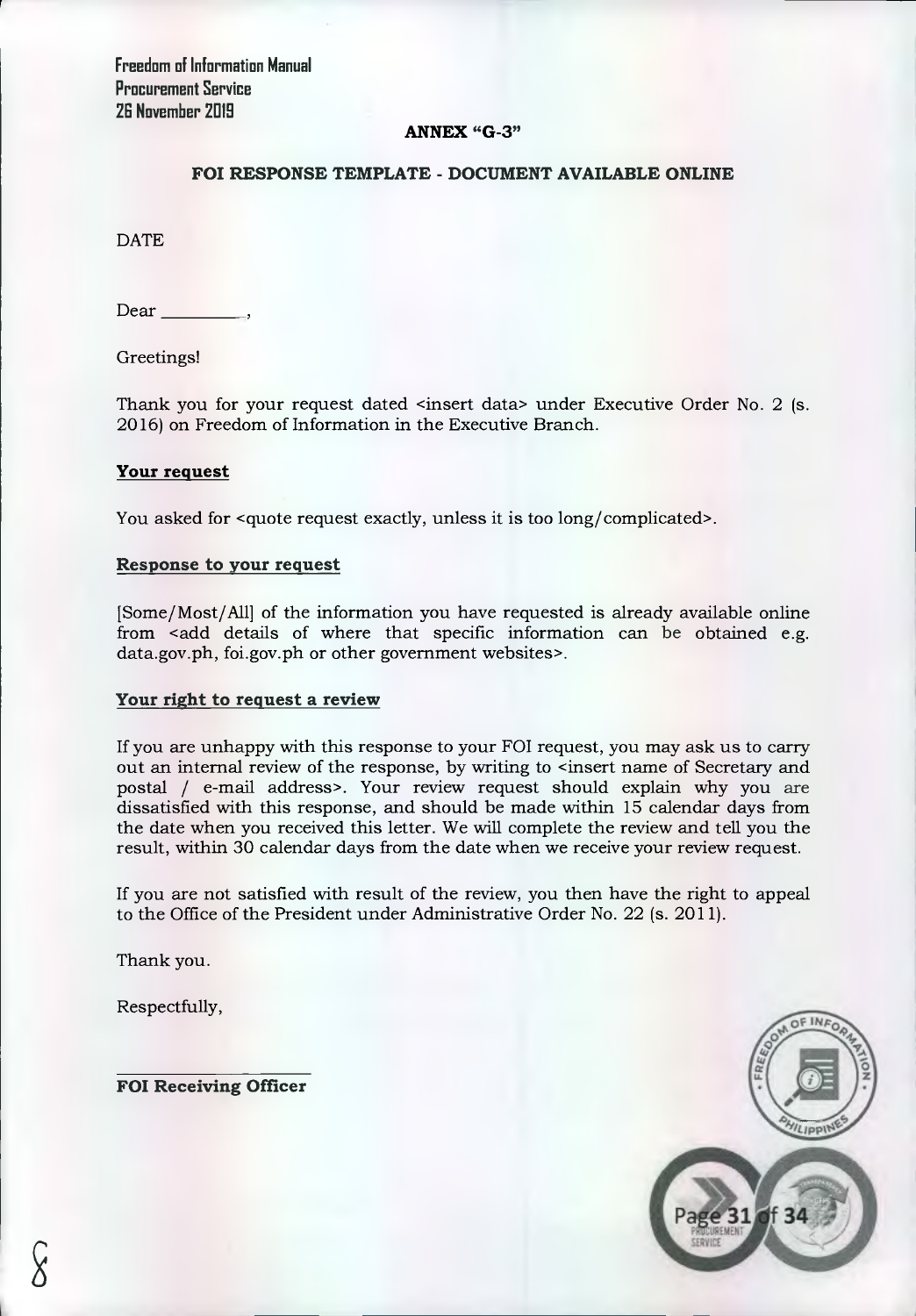# **ANNEX "G-4"**

# **FOI RESPONSE TEMPLATE - DOCUMENT NOT AVAILABLE**

DATE

Dear

Greetings!

Thank you for your request dated <insert data> under Executive Order No. 2 (s. 2016) on Freedom of Information in the Executive Branch.

# **Your request**

You asked for <quote request exactly, unless it is too long/complicated>.

## **Response to your request**

While our aim is to provide information whenever possible, in this instance this Office does not have [some of]\* the information you have requested. However, you may wish to contact <insert name of other authority/organization> at<insert contact details. Who may be able to help you. The reasons why we don't have the information are explained in the Annex to this letter.

# **Your right to request a review**

If you are unhappy with this response to your FOI request, you may ask us to carry out an internal review of the response, by writing to <insert name of Secretary and postal / e-mail address>. Your review request should explain why you are dissatisfied with this response, and should be made within 15 calendar days from the date when you received this letter. We will complete the review and tell you the result, within 30 calendar days from the date when we receive your review request.

If you are not satisfied with result of the review, you then have the right to appeal to the Office of the President under Administrative Order No. 22 (s. 2011).

Thank you.

Respectfully,

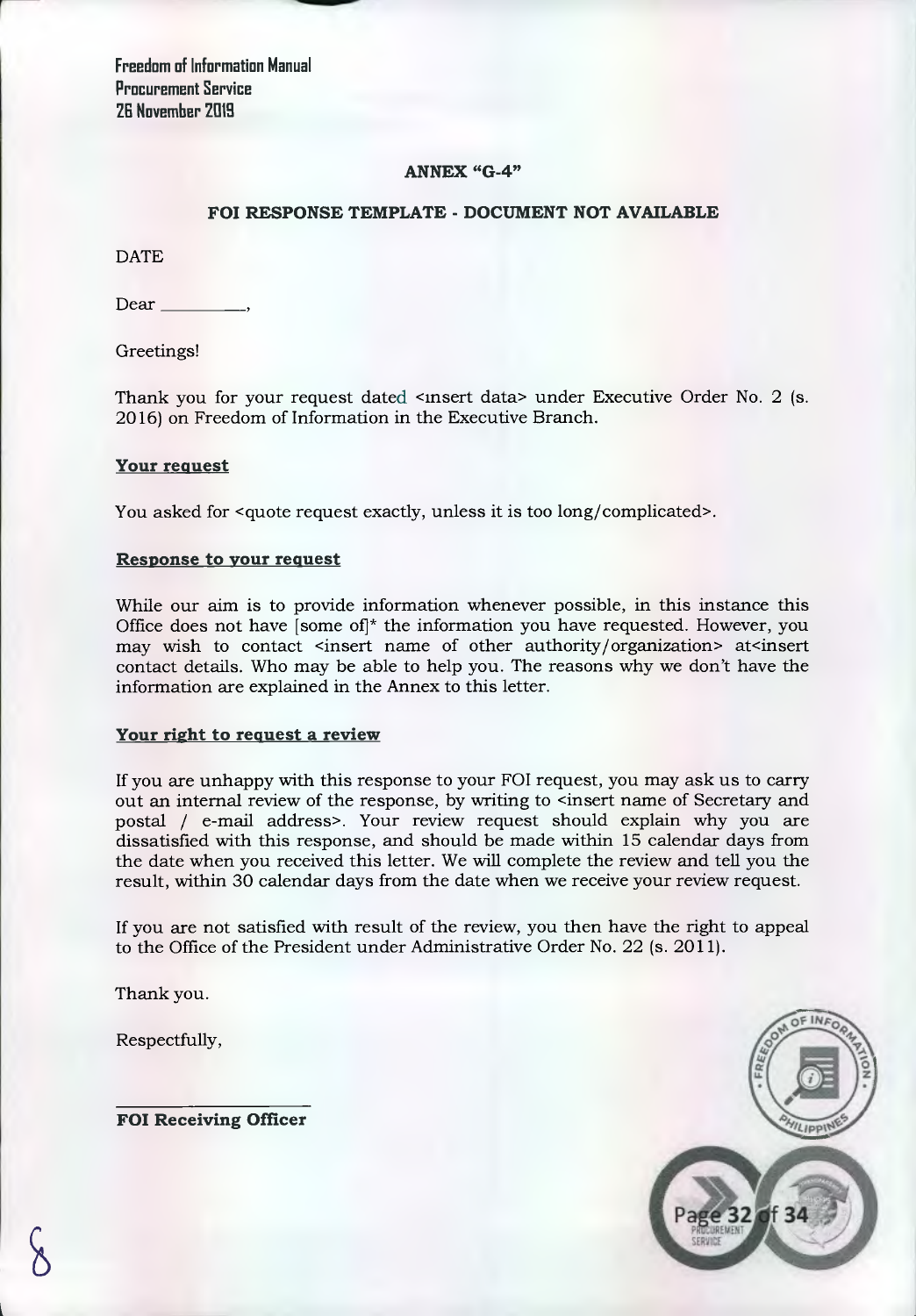# **ANNEX "G-5"**

# **FOI RESPONSE TEMPLATE - UNDER EXCEPTIONS**

DATE

Dear

Greetings!

Thank you for your request dated <insert data> under Executive Order No. 2 (s. 2016) on Freedom of Information in the Executive Branch.

## Your request

You asked for <quote request exactly, unless it is too long/complicated>.

## **Response to your request**

While our aim is to provide information whenever possible, in this instance we are unable to provide [some of]\* the information you have requested because an  $exception(s)$  under section(s) <insert specific section number(s) of the List of Exceptions applies to that information>. The reasons why that exemption(s) applies are explained in the Annex to this letter.

## **Your right to request a review**

If you are unhappy with this response to your FOI request, you may ask us to carry out an internal review of the response, by writing to <insert name of Secretary and postal / e-mail address>. Your review request should explain why you are dissatisfied with this response, and should be made within 15 calendar days from the date when you received this letter. We will complete the review and tell you the result, within 30 calendar days from the date when we receive your review request.

If you are not satisfied with result of the review, you then have the right to appeal to the Office of the President under Administrative Order No. 22 (s. 2011).

Thank you.

Respectfully,